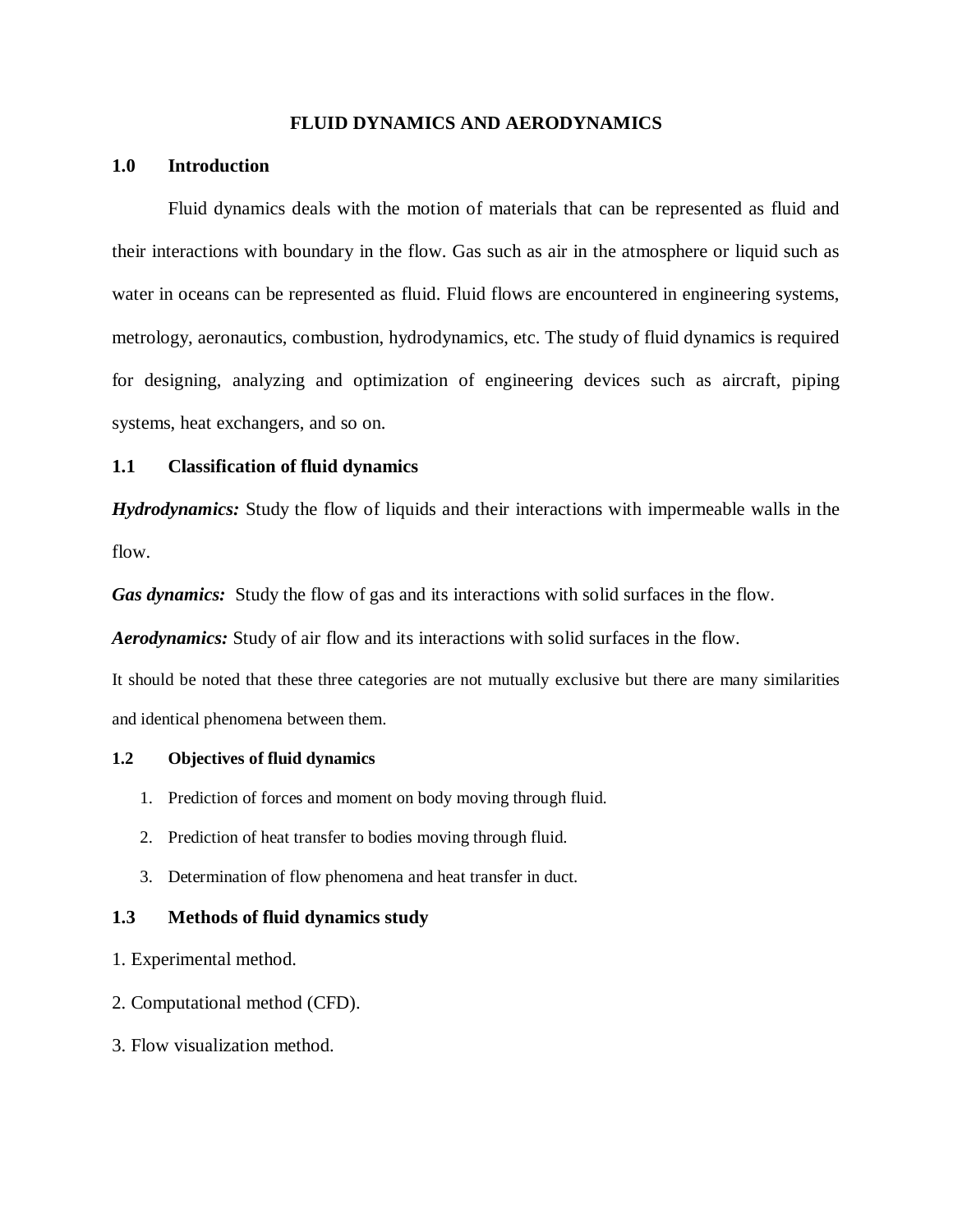# **2.0 Equations of fluid motion**

In fluid flow analysis, the conservation laws governing the motion of fluid apply to any particle or element of the fluid. The equation of motion governing fluid flow particles can be derived from the Reynolds transport theorem.

## **2.1 Reynolds Transport Theorem**

Consider the rate of change of an extensive property of a system as it passes through a control volume shown in Fig. 2.1.



Fig 2.1: Control volume

Let B denote any *extensive* property *B* (e.g., mass, momentum or energy) and *b=B/m denote* the corresponding intensive property. The Reynolds transport theorem for a moving and arbitrarily deforming control volume CV, with boundary CS is

$$
\frac{d}{dt}\left(B_{system}\right) = \frac{d}{dt}\left(\iiint\limits_{CV} \rho b \, d\upsilon + \iint\limits_{CS} \rho b \left(V_r.n\right) dA\right) \tag{2.1}
$$

Where *n* is the outward normal to the CS,  $V_r = V_{(r, t)} - V_{CS(r, t)}$ , the velocity of the fluid particle,  $V(r, t)$ , relative to that of the CS.

The theorem states that the time rate of change of the total *B* in the system is equal to the rate of change within the CV plus the net flux of *B* through the CS.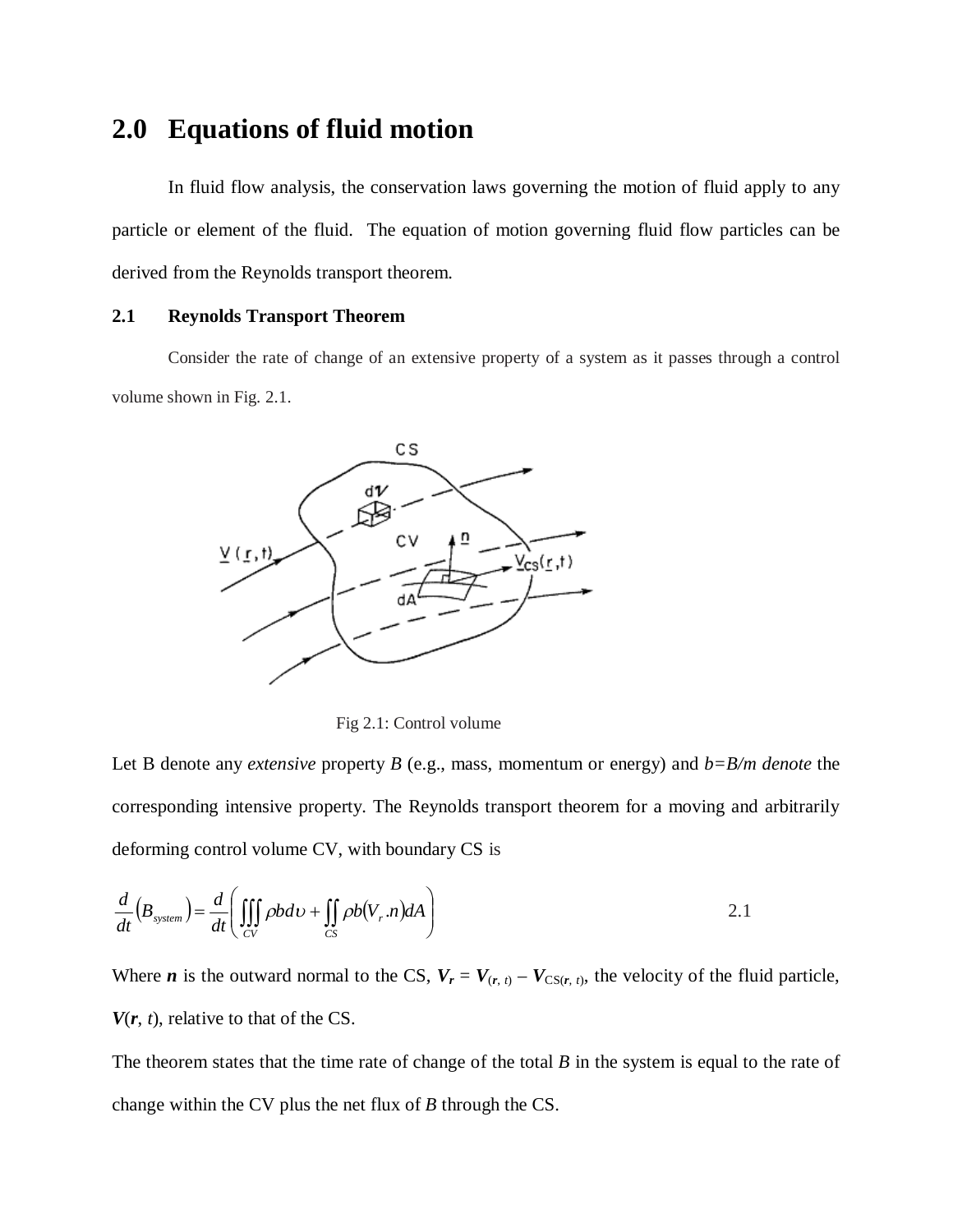### **Eulerian and Lagrangian Flow Descriptions**

The **LHS** of eqn (2.1) is the **Lagrangian form**; it states that the rate of change of property B evaluated while moving with the system. The RHS is the **Eulerian form**; it states that the change of property B evaluated at fixed point in space.

*Example:* To determine the temperature of smoke from a chimney as shown below



In order to provide the connection between the Lagrangian and Eulerian descriptions of fluid flow at the instant the system occupies the control volume, we introduce the control volume approach.

## **2.2 Integral Relations for a Control Volume**

## **2.2.1 Conservation of mass**

Applying eqn (2.1) to a fixed control volume,  $d(B\text{system}/dt) = 0$ ,  $b = B/m = 1$  and  $V_r = V$ .

$$
\iiint\limits_{CV} \frac{\partial \rho}{\partial t} dv + \iint\limits_{CS} \rho (V.n) dA = 0
$$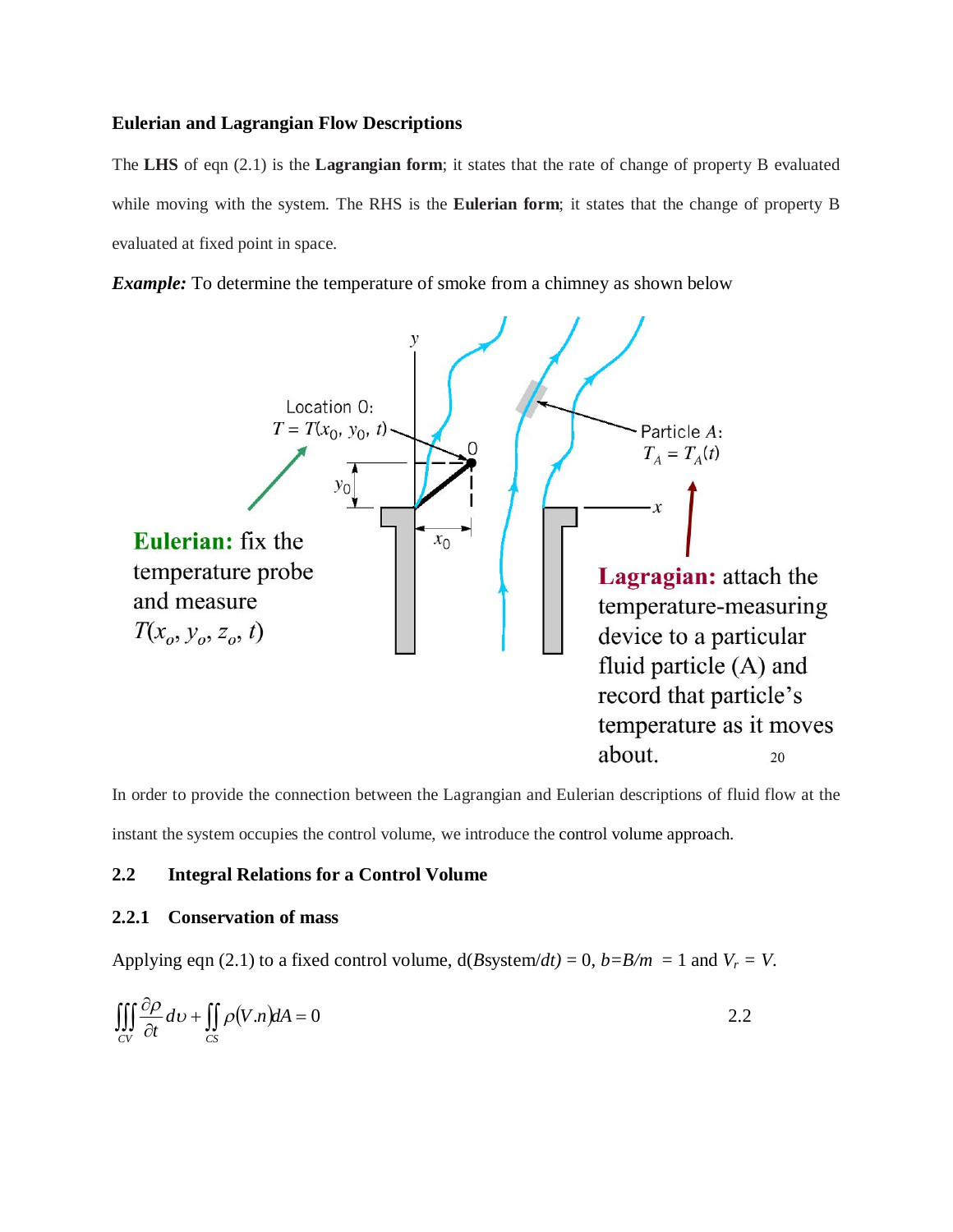Eqn (2.2) is the integral form of the conservation of mass law for a fixed control volume. For a steady compressible flow, eqn (2.2) becomes

$$
\iint\limits_{CS} \rho(V.n) dA = 0
$$

For incompressible flow,  $\rho$  = constant, eqn (2.3) is reduce to

$$
\iint\limits_{CS} (V.n)dA = 0
$$

## **2.2.2 Conservation of momentum**

For the conservation of linear momentum

$$
\sum F = \frac{D}{Dt} \left( \iiint\limits_{system} \rho V d\upsilon \right) = \frac{d}{dt} \left( \iiint\limits_{CV} \rho V d\upsilon \right) + \iint\limits_{CS} \rho V(V_r.n) dA \tag{2.5}
$$

For a steady flow fixed control volume, eqn (2.5) can be written as

$$
\sum F = \iint_{CS} \rho V(V.n) dA
$$

The total external forces acting on the system in eqn  $(2.5)$  are the body force  $F_b$  and surface force

*Fs*.

$$
F_b = \iiint\limits_{\text{system}} \rho \, g \, d\upsilon \tag{2.7}
$$

$$
F_s = \iiint\limits_{system\_surface} \sigma .ndA \tag{2.8}
$$

Eqn (2.5) can be written in integral form as

$$
\frac{\partial}{\partial t} \left( \iiint\limits_{system} \rho g d\upsilon + \iiint\limits_{system\_surface} \sigma .ndA \right) = \frac{D}{Dt} \iiint\limits_{system} V d\upsilon = \frac{d}{dt} \left( \iiint\limits_{CV} \rho V d\upsilon \right) + \iint\limits_{PV} \rho V(V_r.n) dA \qquad 2.9
$$

## **2.2.3 Conservation of Energy**

The energy conservation equation can be written as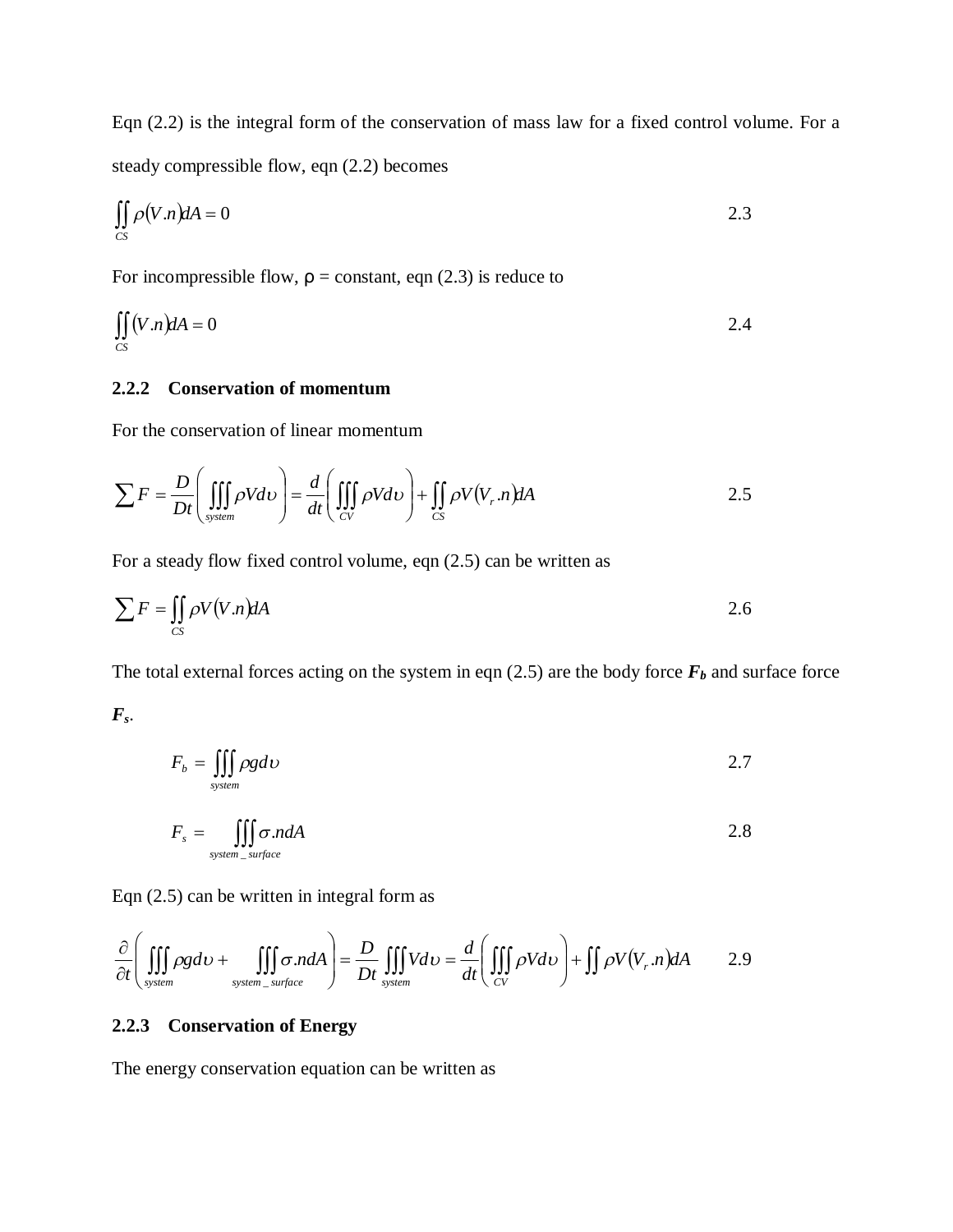$$
\dot{Q} - \dot{W} = \frac{D}{Dt} \left( \iiint\limits_{system} \rho e dV \right) = \frac{d}{dt} \left( \iiint\limits_{CV} \rho e dV \right) + \iint\limits_{CS} \rho e(V_r.n) dA \tag{2.10}
$$

where  $\dot{Q}$  is the rate at which heat is added to the system,  $\dot{W}$  the rate at which the system works on its surroundings, and *e* is the total energy per unit mass. For a particle of mass *dm* the contributions to the specific energy *e* are the internal energy *u*, the kinetic energy  $V^2/2$ , and the potential energy, which in the case of gravity, the only body force we shall consider, is *gz*, where *z* is the vertical displacement opposite to the direction of gravity.

For a fixed control volume it then

$$
\dot{Q} - \dot{W} = \frac{D}{Dt} \left( \iiint\limits_{system} \rho \left( u + \frac{V^2}{2} + gz \right) dv \right) = \frac{d}{dt} \left( \iiint\limits_{CV} \rho \left( u + \frac{V^2}{2} + gz \right) dv \right) + \iint\limits_{CS} \rho \left( u + \frac{V^2}{2} + gz \right) (V.n) dA
$$
\n
$$
2.11
$$

### **2.3 Differential relations for fluid motion**

Generally, the integral relations are useful in control volume analysis of average features of flow. Such analyses usually require some assumptions about the flow. However, approaches based on integral conservation laws cannot be used to determine the point-by-point variation of the dependent variables, such as velocity, pressure, temperature, etc. Applications of differential forms of conservation laws are require to achieve this.

## **2.3.1 Conservation of mass – continuity equation**

Applying the divergence theorem to eqn (2.2) we obtain

$$
\iiint\limits_{\substack{CV\\(fixed)}} \left[ \frac{\partial \rho}{\partial t} + \nabla \cdot (\rho V) \right] dv = 0
$$

Since the control volume is arbitrary, eqn (2.12) can be written in differential form as

$$
\frac{\partial \rho}{\partial t} + \nabla \left( \rho V \right) = 0 \tag{2.13}
$$

### **2.3.2 Momentum equation**

Applying the divergence theorem to eqn (2.9) and assuming arbitrary control volume, we obtain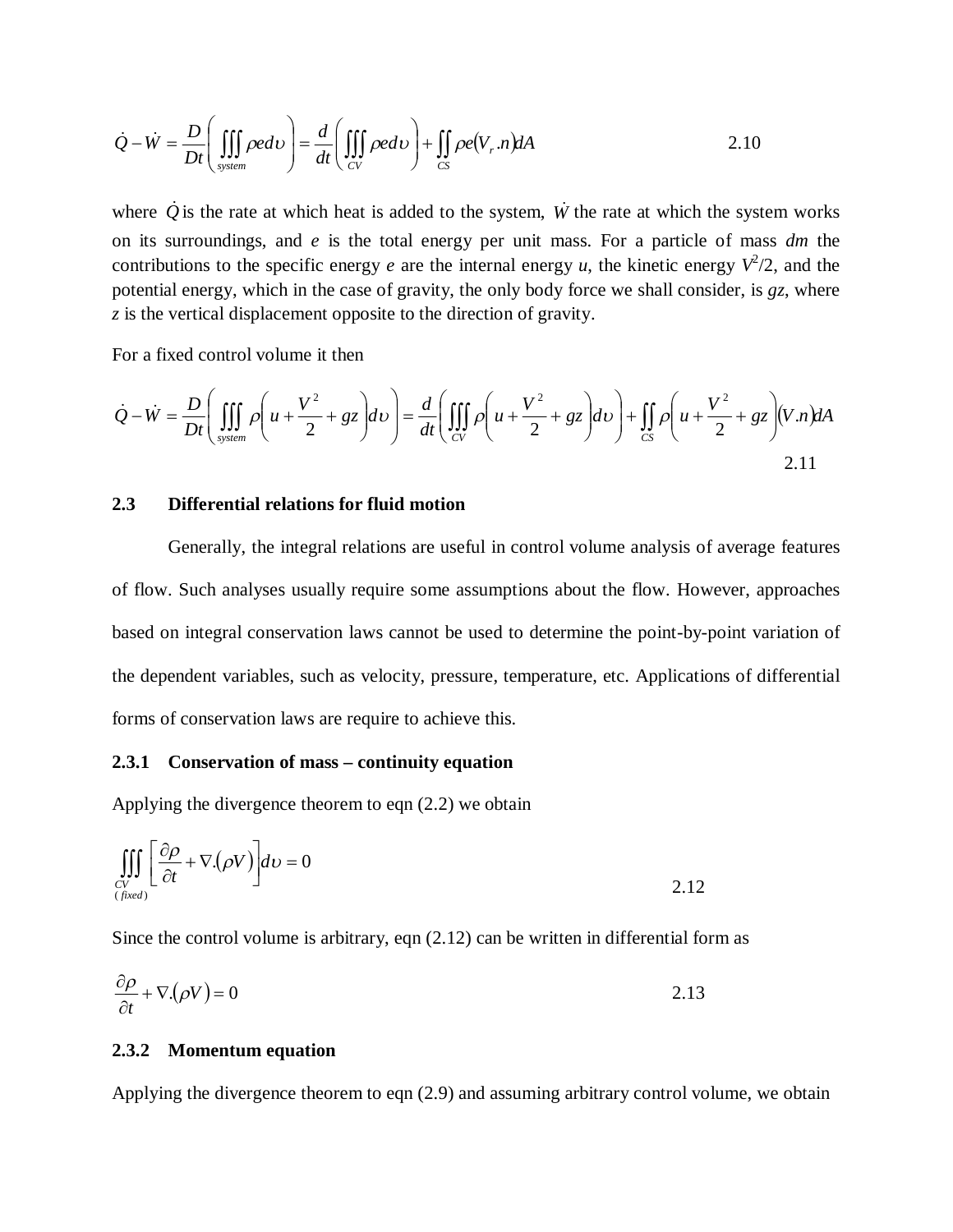$$
\rho \frac{DV}{Dt} = \rho g + \nabla \cdot \sigma \tag{2.14}
$$

$$
\sigma = -pI + \tau \tag{2.15}
$$

Substituting eqn $(2.15)$  in eqn  $(2.14)$  yield

$$
\rho \frac{DV}{Dt} = \rho g - \nabla p + \nabla \cdot \tau \tag{2.16}
$$

Where  $p = pressure$ , I = unit tensor and  $\tau = viscous$  force.

For a Newtonian fluid, the viscous stress relation is given as

$$
\tau = -\mu \Big[ \nabla V + (\nabla V)^T \Big] + \left( \frac{2}{3} \mu - k \right) (\nabla V) I
$$

Where *j i x V*  $\partial$  $\nabla V = \frac{\partial v_i}{\partial r^2}$ , the subscript T indicates the transpose matrix, i.e.  $(\nabla V)^T$ *i*  $T \quad \circ \nu_j$ *x V*  $\partial$  $\partial$  $(\nabla V)^{T} = \frac{\partial U}{\partial x}$ 

 $\mu$  and  $k$  are the coefficient of shear viscosity and bulk viscosity respectively.

For constant  $\rho$  and  $\mu$ , eqn (2.16) yield

$$
\rho \frac{DV}{Dt} = \rho g - \nabla p + \mu \nabla^2 V \tag{2.18}
$$

Eqn (2.18) is known as *Navier–Stokes Equations*

### **2.3.3 Energy equation**

From eqn (2.10), 
$$
\dot{Q} = -\iint q \cdot ndA = -\iiint \nabla \cdot q d\upsilon
$$
 2.19

$$
\dot{W} = -\iiint \rho g.Vd\upsilon - \iint V.(\sigma n)dA \tag{2.20}
$$

Substituting eqns (2.19) and (2.20) in (2.10) and neglecting the potential energy contribution yield

$$
\rho \frac{D}{Dt} \left( u + \frac{1}{2} V^2 \right) = -\nabla . q + \rho g . V + \nabla . (V \sigma) \tag{2.21}
$$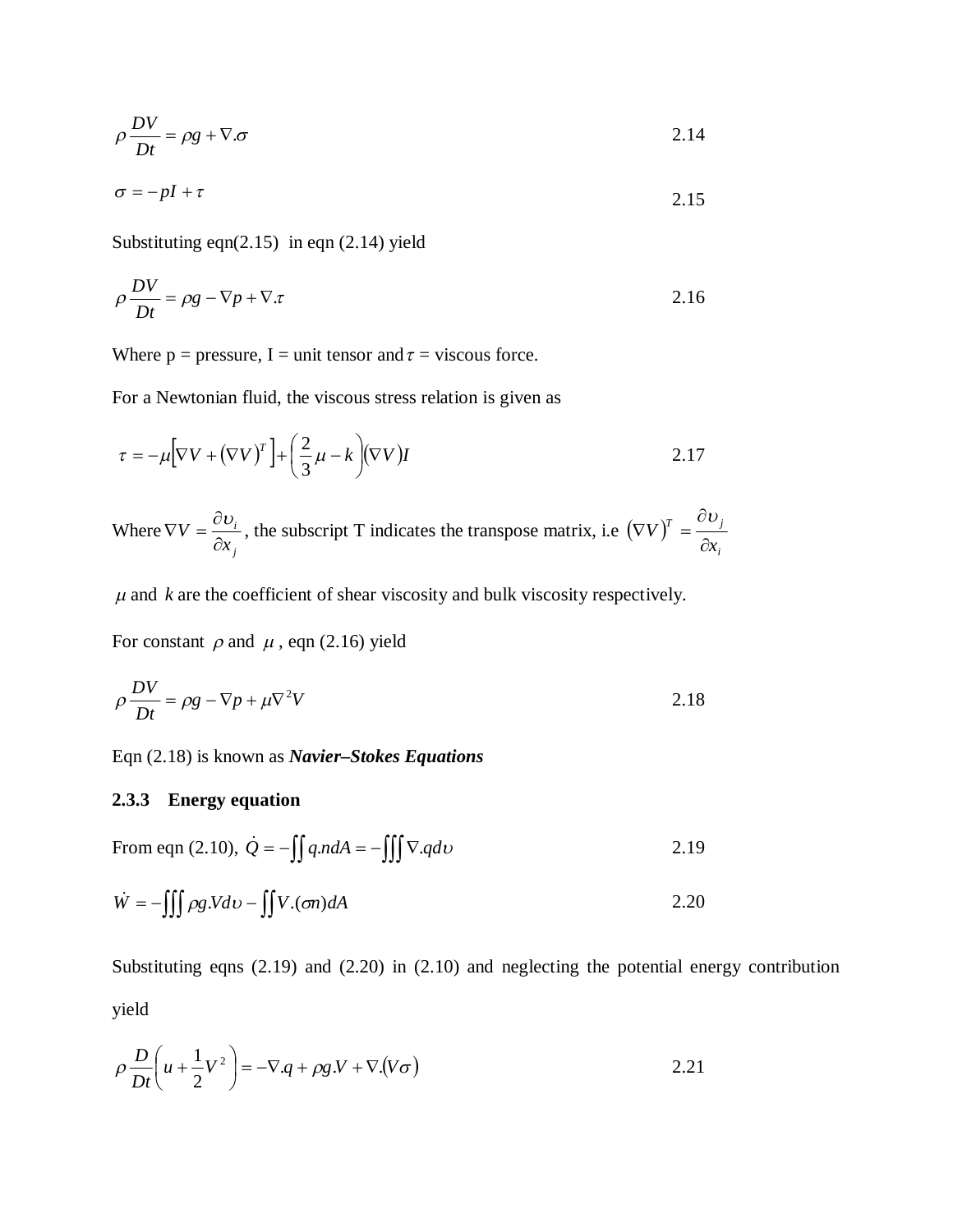Substituting eqn (2.15) in (2.21) yield

$$
\rho \frac{De}{Dt} = -\nabla.q + V.\rho g - \nabla.(pV) + \nabla.[V.\tau]
$$
\n(2.22)

In summary, for incompressible flow, equations can be written as

Continuity equation: 
$$
\nabla \cdot \mathbf{V} = 0
$$
 2.23

$$
Momentum equation: \ \rho \frac{DV}{Dt} = \rho g - \nabla p + \mu \nabla^2 V \tag{2.24}
$$

Energy equation: 
$$
\rho c_v \frac{DT}{Dt} = k\nabla^2 T + \Phi
$$
 2.25

Where  $k =$  thermal conductivity,  $\Phi =$  dissipation function

$$
V = ui + cj + wk \tag{2.26}
$$

$$
\frac{D}{Dt} = \text{substantial derivative operator} = \frac{\partial}{\partial t} + u \frac{\partial}{\partial x} + v \frac{\partial}{\partial y} + w \frac{\partial}{\partial z}
$$
 (2.27)

### **2.4 Boundary conditions**

The applications of boundary conditions at the boundary of a fluid in contact with another medium depends on the nature of this other medium — solid, liquid, or gas.

For solid surface, *V* and *T* are continuous. In the case viscous flow, the 'non-slip' condition is applied i.e the tangential velocity of the fluid in contact with the solid boundary is equal to that of the boundary (zero). In the case of inviscide flow, the 'non slip' condition cannot be applied, and only the normal component of the velocity is continuous.

However, if the wall is permeable, the tangential velocity is continuous and the normal velocity is arbitrary; the temperature boundary condition for this case depends on the nature of the injection or suction at the wall.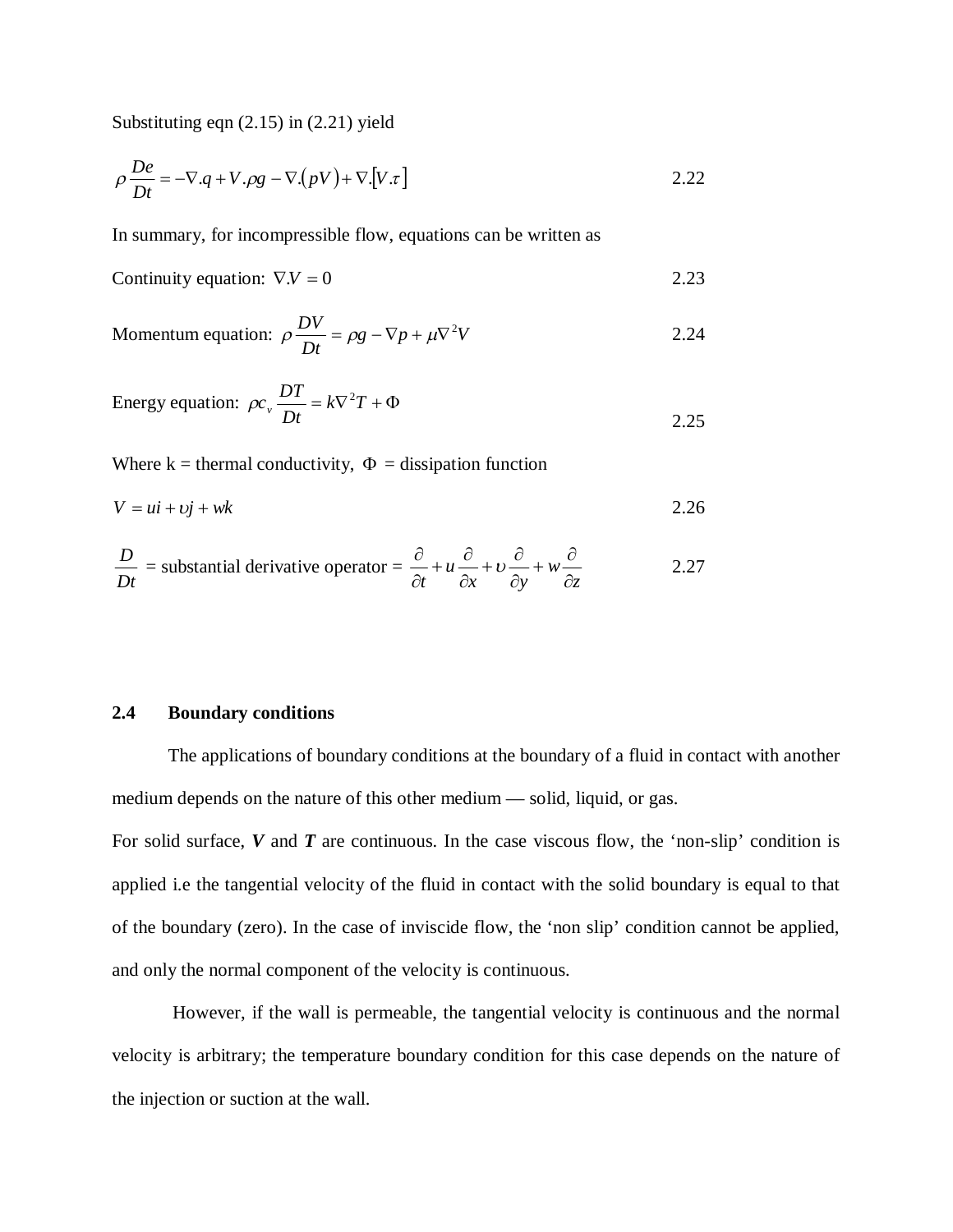## **3.0 Angular velocity, Vorticity and Irrotational flow**

The local velocity field of fluid particle or element consists of translation, rotation with angular velocity and velocity rate of deformation.



Fig 3.1: Rotation and distortion of a fluid element

Consider fluid particle moving in two-dimensional *xy* plane as shown in fig 3.1. At time *t* the shape of this fluid element is rectangular, as shown at the left of Fig. 3.1. As the fluid element moves upward and to the right; its position and shape at time  $t + \Delta t$  are shown at the right in Fig. 3.1. During the time increment  $\Delta t$ , the sides  $AB$  and  $AC$  rotated through the angular displacements  $-\Delta\theta_1$  and  $\Delta\theta_2$ , respectively. (Note that by convention, counterclockwise rotation is positive while clockwise rotation negative).

## *For the y direction:*

Distance move by A at time  $\Delta t = v \nabla t$  3.1

Distance move by C at time 
$$
\Delta t = \left(\upsilon + \frac{\partial \upsilon}{\partial x} dx\right) \Delta t
$$
 3.2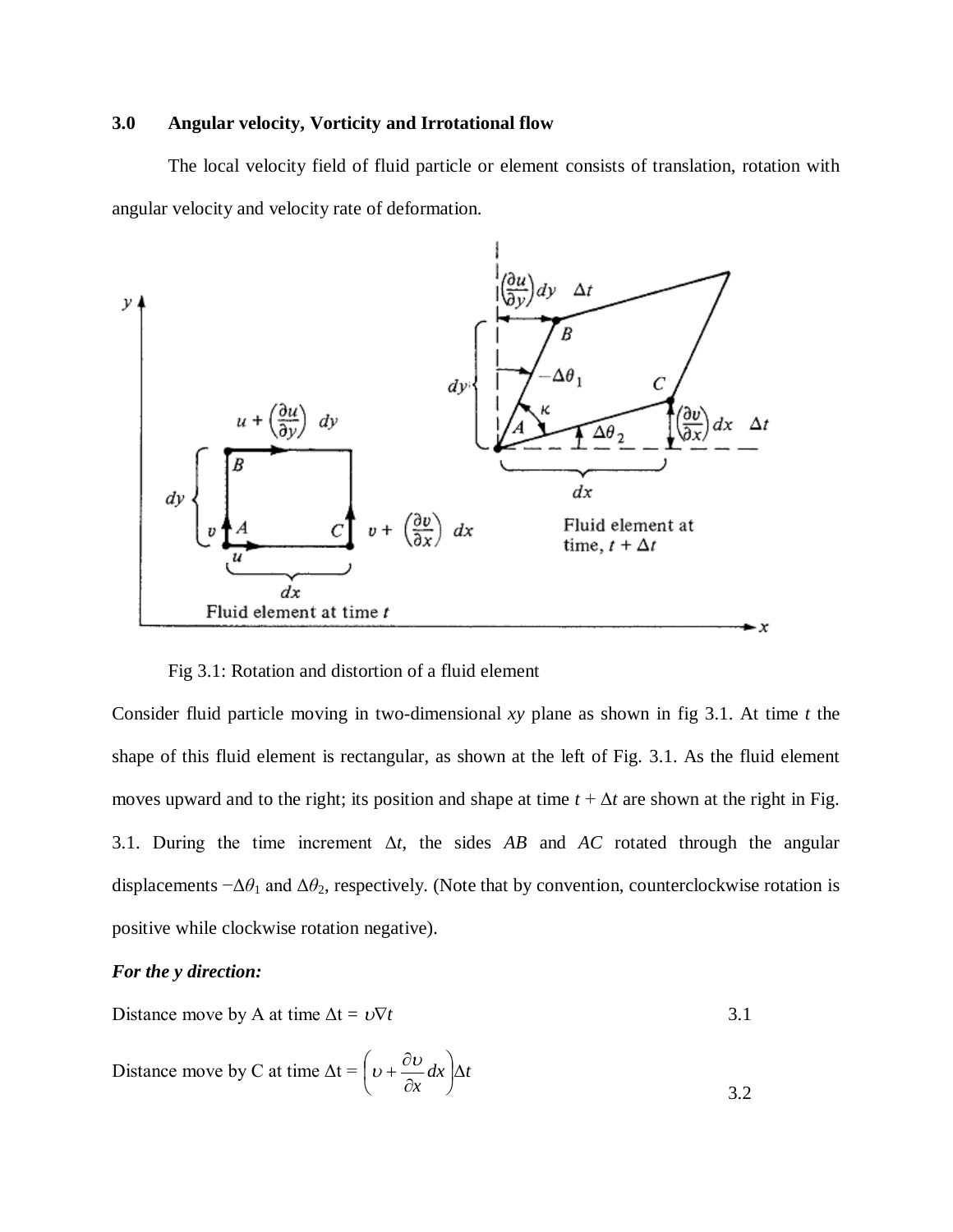Displacement of C relative to A =  $\frac{\partial u}{\partial x} dx$   $\Delta t$ *x*  $|\Delta$ J  $\left(\nu+\frac{\partial \nu}{\partial x}dx\right)$  $\setminus$ ſ  $\partial$  $v + \frac{\partial v}{\partial x} dx$   $\Delta t - v \Delta t$ 

$$
= \left(\frac{\partial v}{\partial x}dx\right)\Delta t \tag{3.3}
$$

From the geometry in fig.3.1, 
$$
\tan \theta_2 = \frac{[(\partial v / \partial x)dx]\Delta t}{dx} = \frac{\partial v}{\partial x} \Delta t
$$
 3.4

Since 
$$
\Delta \theta_2
$$
 is small,  $\tan \Delta \theta_2 \approx \theta_2$ ,  $\therefore \Delta \theta_2 = \frac{\partial v}{\partial x} \Delta t$  3.5

## *For the x direction:*

Distance move by A at time 
$$
\Delta t = u \nabla t
$$
 3.6

Distance move by B at time  $\Delta t = u + \frac{\partial u}{\partial x} dy$   $\Delta t$ *y*  $u + \frac{\partial u}{\partial y} dy$   $\Delta$  $\bigg)$  $\mathcal{L}_{\mathcal{L}}$  $\overline{\phantom{a}}$  $\setminus$ ſ  $\partial$  $+\frac{\partial}{\partial}$ 3.7

Displacement of B relative to A = 
$$
\left(u + \frac{\partial u}{\partial y} dy\right) \Delta t - u \Delta t
$$

$$
= \left(\frac{\partial u}{\partial y}dy\right)\Delta t
$$

From the geometry in fig.3.1, 
$$
\tan(-\theta_1) = \frac{[(\partial u/\partial y)dy]\Delta t}{dy} = \frac{\partial u}{\partial x} \Delta t
$$

Since 
$$
-\Delta \theta_1
$$
 is small,  $\tan(-\Delta \theta_1) \approx \theta_1$ ,  $\therefore \Delta \theta_1 = -\frac{\partial u}{\partial y} \Delta t$  3.10

The angular rotation of the fluid immediately adjacent to point A is given by

$$
\frac{1}{2}(\Delta \theta_2 - \Delta \theta_1) = \frac{1}{2} \left( \frac{\partial v}{\partial x} - \frac{\partial u}{\partial y} \right) \Delta t
$$
\n(3.11)

The rate of rotation of the fluid about the z-axis is defined by the angular velocity as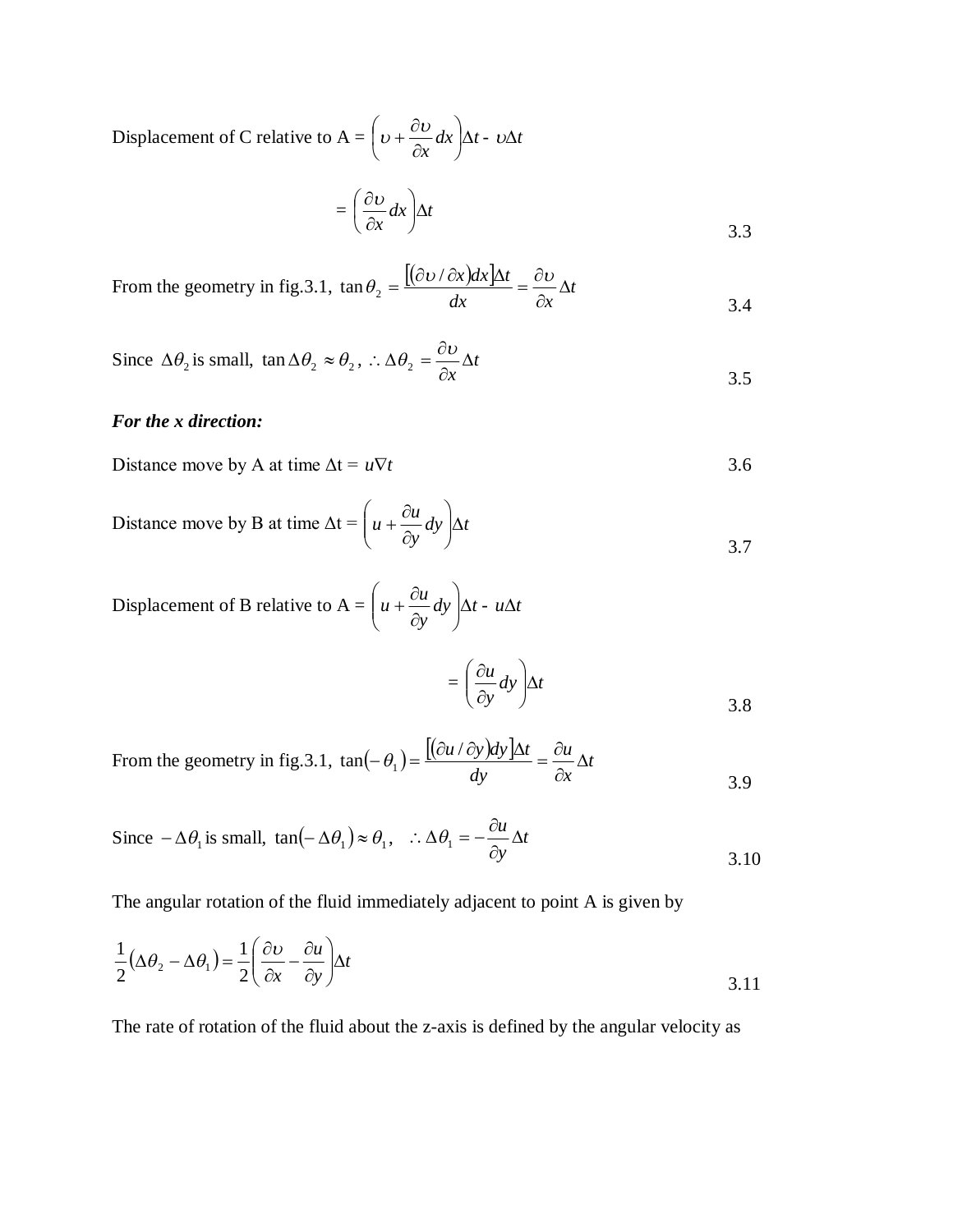$$
\omega_z = \frac{\frac{1}{2} \left( \frac{\partial v}{\partial x} - \frac{\partial u}{\partial y} \right) \Delta t}{\Delta t} = \frac{1}{2} \left( \frac{\partial v}{\partial x} - \frac{\partial u}{\partial y} \right)
$$
\n3.12

The resulting angular velocity in three-dimensional space is represented as

$$
\omega = \omega_x i + \omega_y j + \omega_z k \tag{3.13}
$$

$$
\omega = \frac{1}{2} \left[ \left( \frac{\partial w}{\partial y} - \frac{\partial v}{\partial z} \right) i + \left( \frac{\partial u}{\partial z} - \frac{\partial w}{\partial x} \right) j + \left( \frac{\partial v}{\partial x} - \frac{\partial u}{\partial y} \right) k \right]
$$
3.14

$$
2\omega = \left(\frac{\partial w}{\partial y} - \frac{\partial v}{\partial z}\right)\mathbf{i} + \left(\frac{\partial u}{\partial z} - \frac{\partial w}{\partial x}\right)\mathbf{j} + \left(\frac{\partial v}{\partial x} - \frac{\partial u}{\partial y}\right)\mathbf{k}
$$
3.15

eqn (3.15) is called *vorticity* and is denoted as

$$
\xi = 2\omega = \nabla \times V \tag{3.16}
$$

Vorticity is defined as twice the angular velocity.

The preceding eqn (3.16) leads to two important definitions:

1. If  $\nabla \times V \neq 0$  at every point in a flow, the flow is called *rotational*. This implies that the fluid elements have a finite angular velocity.

**2.** If  $\nabla \times V = 0$  at every point in a flow, the flow is called *irrotational*. This implies that the fluid elements have no angular velocity; rather, their motion through space is a pure translation.

#### **3.1 Circulation**

Mathematically, circulation is express,  $\Gamma = -\oint V \, dS$  i.e a line integral of flow velocity integrated about the closed curve drawn in the flow.

It is used in aerodynamics specifically in the analysis of low-speed airfoils and wings.

In vortex flow, the vortex strength  $\Gamma$  is the circulation taken about any closed curve that encloses the central point.

### **3.2 Inviscid Flow models**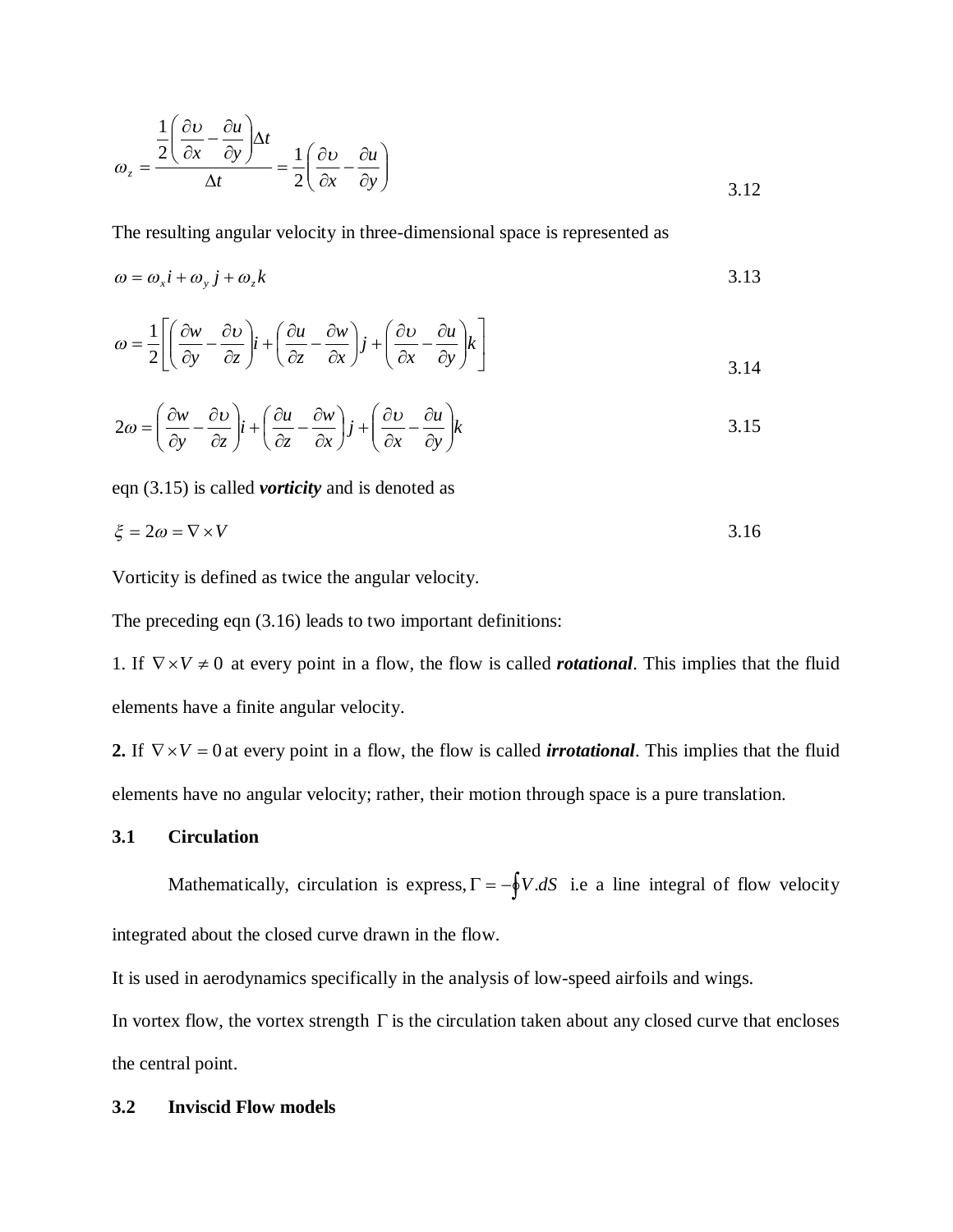Inviscid flow is one in which the transport phenomena of viscosity, thermal conduction and mass diffusion are negligible. This approximation applied to flows at high Reynolds number that contain only small regions of negligible separated flow. Inviscid model adequately predicts the pressure distribution and lift on the body and give a valid representation of the streamlines and flow field away from the body. However, because friction (shear stress) is a major source of aerodynamic drag, inviscid theories by themselves cannot adequately predict total drag.

 The equations describing inviscid flows can be obtained by neglecting the viscous terms of the **Navier-Stokes equations**.

$$
\rho \frac{DV}{Dt} = \rho g - \nabla p \tag{3.17}
$$

Equation (3.17) is called **Euler equation.** It consists of hyperbolic system of partial differential equations. Due to the absence of viscous term in the equation, the resulting solutions are discontinuous across the solid surfaces or walls in the flow. Thus, such solution must be interpreted within the context of generalized or weak solutions.

### **3.3 Bernoulli equation**

The Bernoulli equation can derive by integrating the Euler's equation as follows:

x-direction 
$$
\frac{\partial u}{\partial t} + u \frac{\partial u}{\partial x} + v \frac{\partial u}{\partial y} + w \frac{\partial u}{\partial z} = -\frac{\partial p}{\rho \partial x} + Bx
$$
 3.18a

y-direction 
$$
\frac{\partial v}{\partial t} + u \frac{\partial v}{\partial x} + v \frac{\partial v}{\partial y} + w \frac{\partial v}{\partial z} = -\frac{\partial p}{\rho \partial y} + By
$$
 3.18b

z-direction 
$$
\frac{\partial w}{\partial t} + u \frac{\partial w}{\partial x} + v \frac{\partial w}{\partial y} + w \frac{\partial w}{\partial z} = -\frac{\partial p}{\rho \partial x} + Bx
$$
 3.18c

For potential flow; 
$$
\frac{\partial w}{\partial y} - \frac{\partial v}{\partial z} = 0
$$
,  $\therefore \frac{\partial w}{\partial y} = \frac{\partial v}{\partial z}$  3.19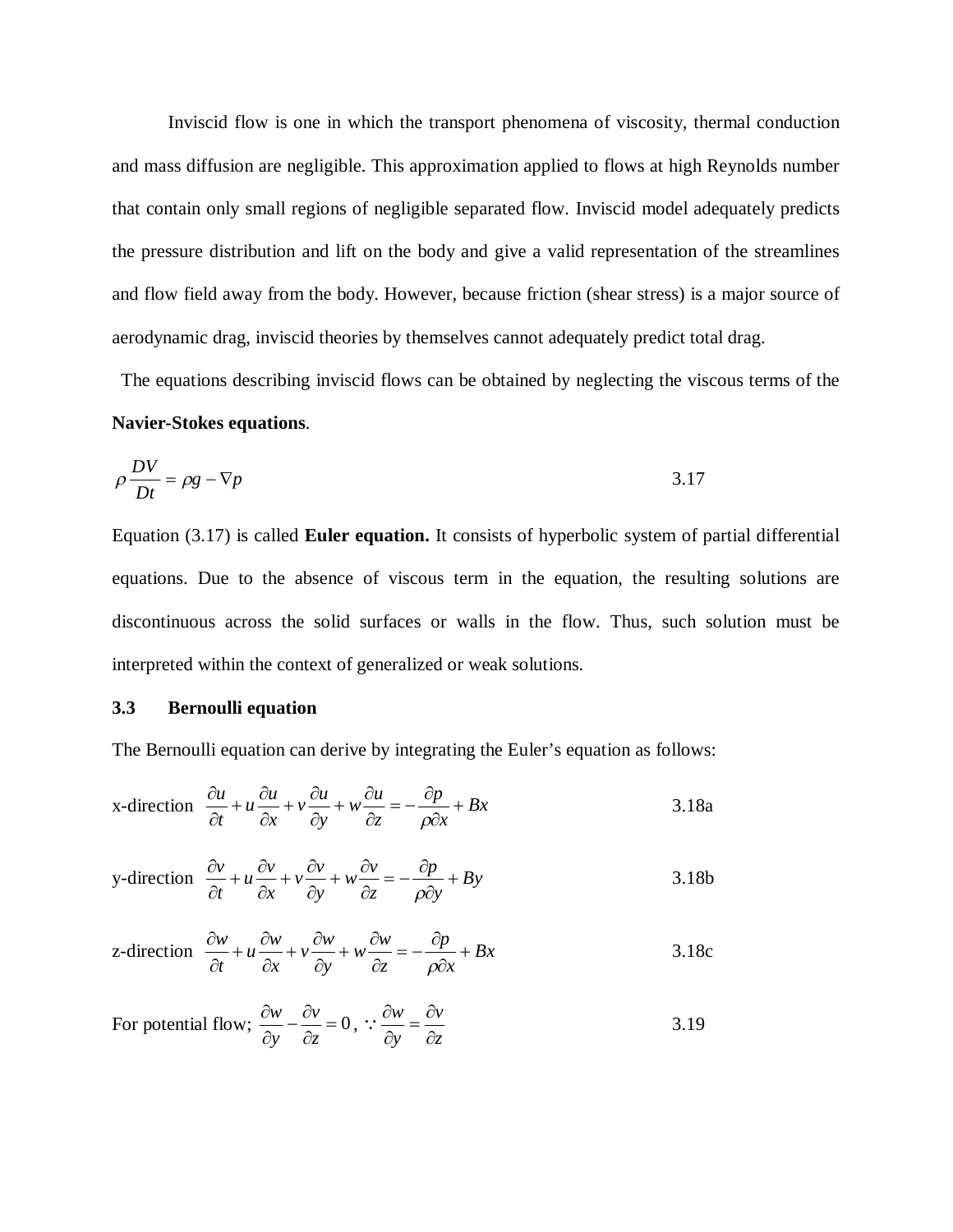Similarly, 
$$
\frac{\partial u}{\partial z} = \frac{\partial w}{\partial x}
$$
 and  $\frac{\partial v}{\partial x} = \frac{\partial u}{\partial y}$  3.20

Substituting eqns (3.19) and (3.20) in (3.18) yield

x-direction 
$$
\frac{\partial^2 \phi}{\partial x \partial t} + u \frac{\partial u}{\partial x} + v \frac{\partial v}{\partial x} + w \frac{\partial w}{\partial x} = -\frac{\partial p}{\partial \partial x} + Bx
$$
 3.21a

y-direction 
$$
\frac{\partial^2 v}{\partial y \partial t} + u \frac{\partial u}{\partial y} + v \frac{\partial v}{\partial y} + w \frac{\partial w}{\partial y} = -\frac{\partial p}{\rho \partial y} + By
$$
 3.21b

z-direction 
$$
\frac{\partial^2 w}{\partial z \partial t} + u \frac{\partial u}{\partial z} + v \frac{\partial v}{\partial z} + w \frac{\partial w}{\partial z} = -\frac{\partial p}{\partial x} + Bx
$$
 3.21c

integrating eqns (3.21a), (3.21b) and (3.21c) with respect to x, y and z respectively

x-direction 
$$
\frac{\partial \phi}{\partial t} + \frac{u^2}{2} + \frac{v^2}{2} + \frac{w^2}{2} + \frac{p}{\rho} + \Omega = f_1(y, z, t)
$$
 3.22a

x-direction 
$$
\frac{\partial \phi}{\partial t} + \frac{u^2}{2} + \frac{v^2}{2} + \frac{w^2}{2} + \frac{p}{\rho} + \Omega = f_2(x, z, t)
$$
 3.22a

x-direction 
$$
\frac{\partial \phi}{\partial t} + \frac{u^2}{2} + \frac{v^2}{2} + \frac{w^2}{2} + \frac{p}{\rho} + \Omega = f_3(x, y, t)
$$
 3.22c

since the LHS of eqns (3.22) are same, therefore  $f_1(y, z, t) = f_2(x, z, t) = f_3(x, y, t) = f(t)$ 

let  $|V| = (u^2 + v^2 + w^2)^{1/2}$  magnitude of velocity vector.

$$
\frac{\partial \phi}{\partial t} = \frac{|V|^2}{2} + \Omega + \frac{p}{\rho} + f(t)
$$

Where  $\Omega = gz = body$  force

Eqn (3.23) is known as *Bernoulli equation* for unsteady incompressible flow.

For steady flow eqn (3.23) can be written as

$$
\frac{|V|^2}{2g} + z + \frac{p}{\rho g} = \text{constant}
$$
 3.24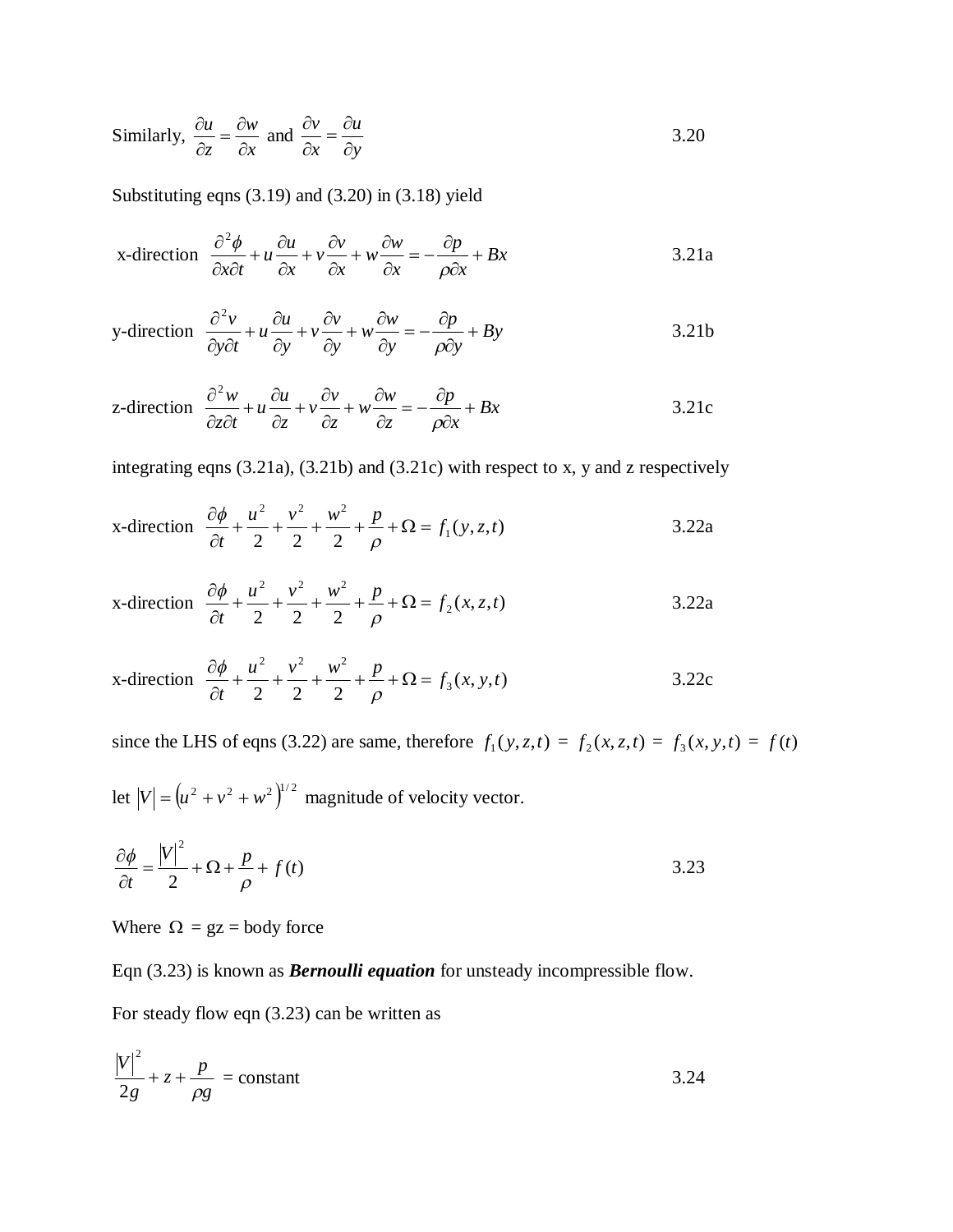## **4.0 Potential flow**

This is used to describe frictionless irrotational flow as shown in fig 4.1.



Fig 4.1: Potential flow streamlines over airfoil

### **4.1 Velocity potential**

In fluid dynamics, potential flow describes the *velocity field* as the gradient of a scalar function: *the velocity potential*. Potential flow is characterized by an irrotational velocity field as shown in fig 4.1, which is a valid approximation for several applications. The irrotationality of a potential flow is due to the curl of the gradient of a scalar always being equal to zero. This implies that that the individual particles of fluid moving along a streamline are in translational motion only.

From vector calculus, the curl of a gradient is equal to zero

| Potential flow, $V = \nabla \phi$         | 4.1 |
|-------------------------------------------|-----|
| Irrotational flow, $\nabla \times V = 0$  | 4.2 |
| Substituting eqn $(4.1)$ in $(4.2)$ yield |     |
| $\nabla \times \nabla \phi = 0$           | 43  |

Eqn (4.3) shows that the curl of a gradient is equal to zero

Where  $\phi = \phi(x, y, z)$  is the velocity potential function, V is the velocity vector field, 'x' curl,  $\nabla$ is 'del' or gradient.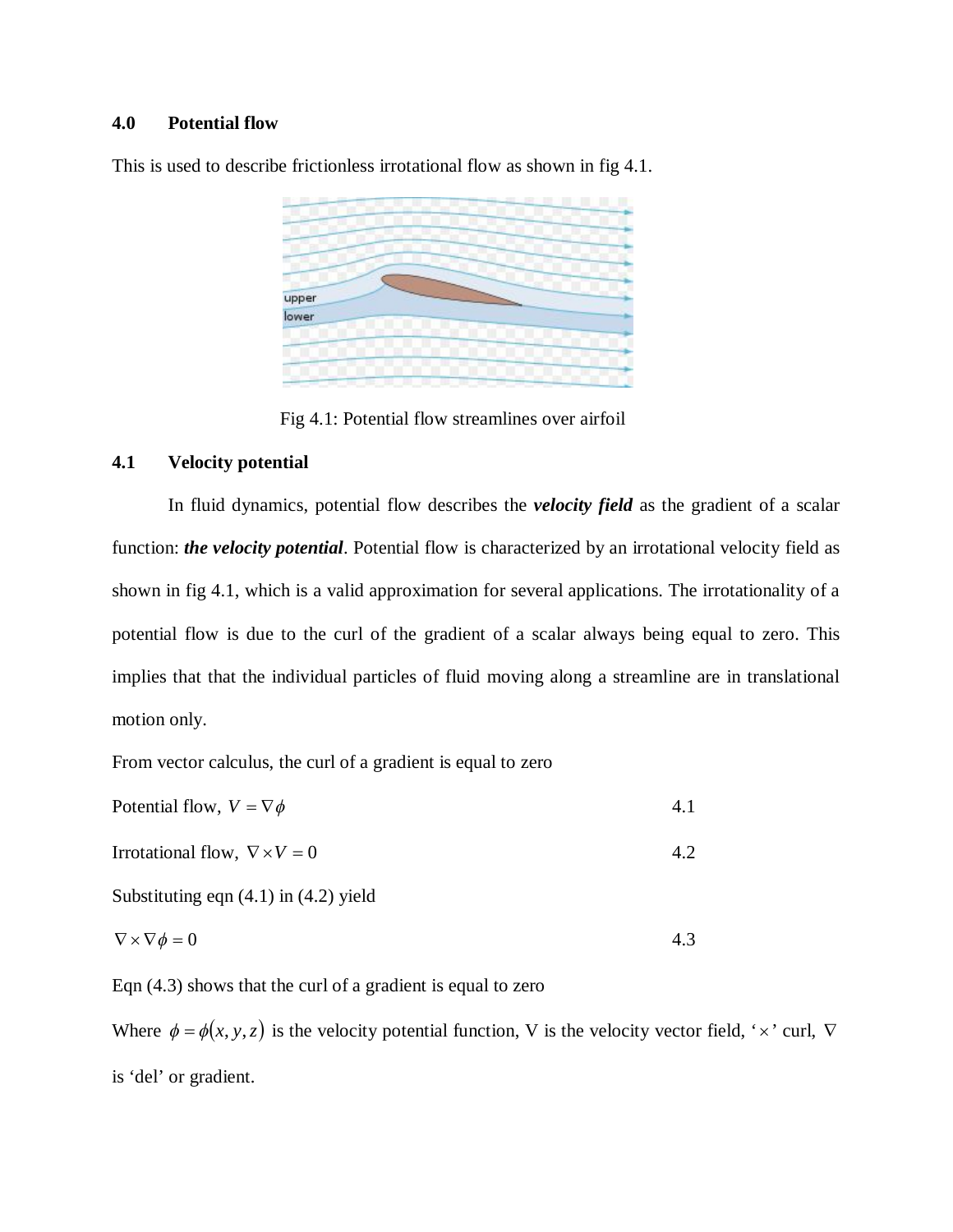Eqn (4.1) can be express in component form with respect to Cartesian coordinates as

$$
u = \frac{\partial \phi}{\partial x}, v = \frac{\partial \phi}{\partial y}
$$
 and  $w = \frac{\partial \phi}{\partial z}$  4.4

## **4.2 Laplace equation**

For incompressible flow, the continuity equation in Cartesian coordinates can be written as

$$
\frac{\partial u}{\partial x} + \frac{\partial v}{\partial y} + \frac{\partial w}{\partial z} = 0
$$

Substituting eqn (4) in (5) yield

$$
\frac{\partial^2 \phi}{\partial x} + \frac{\partial^2 \phi}{\partial y} + \frac{\partial^2 \phi}{\partial z} = 0
$$
 4.6

Or 
$$
\nabla^2 \phi = 0
$$

### Eqn (4.6) is know as **Laplace equation**

## **4.3 Stream function**

Besides potential function, stream function  $\psi$  is sometime use for obtaining solutions of inviscid flow. Stream function is constant along a given streamline but change between two streamlines. The change in stream function  $\Delta \psi$  is equal to the mass flow between two streamlines.

Stream function is defined as

$$
u = \frac{\partial \psi}{\partial y} \text{ and } v = -\frac{\partial \psi}{\partial x}
$$

Substituting the expressions in continuity equation for compressible flow will give

$$
\frac{\partial^2 \psi}{\partial x^2} - \frac{\partial^2 \psi}{\partial y^2} = 0
$$

## **4.4 Potential flow equation in coordinates systems**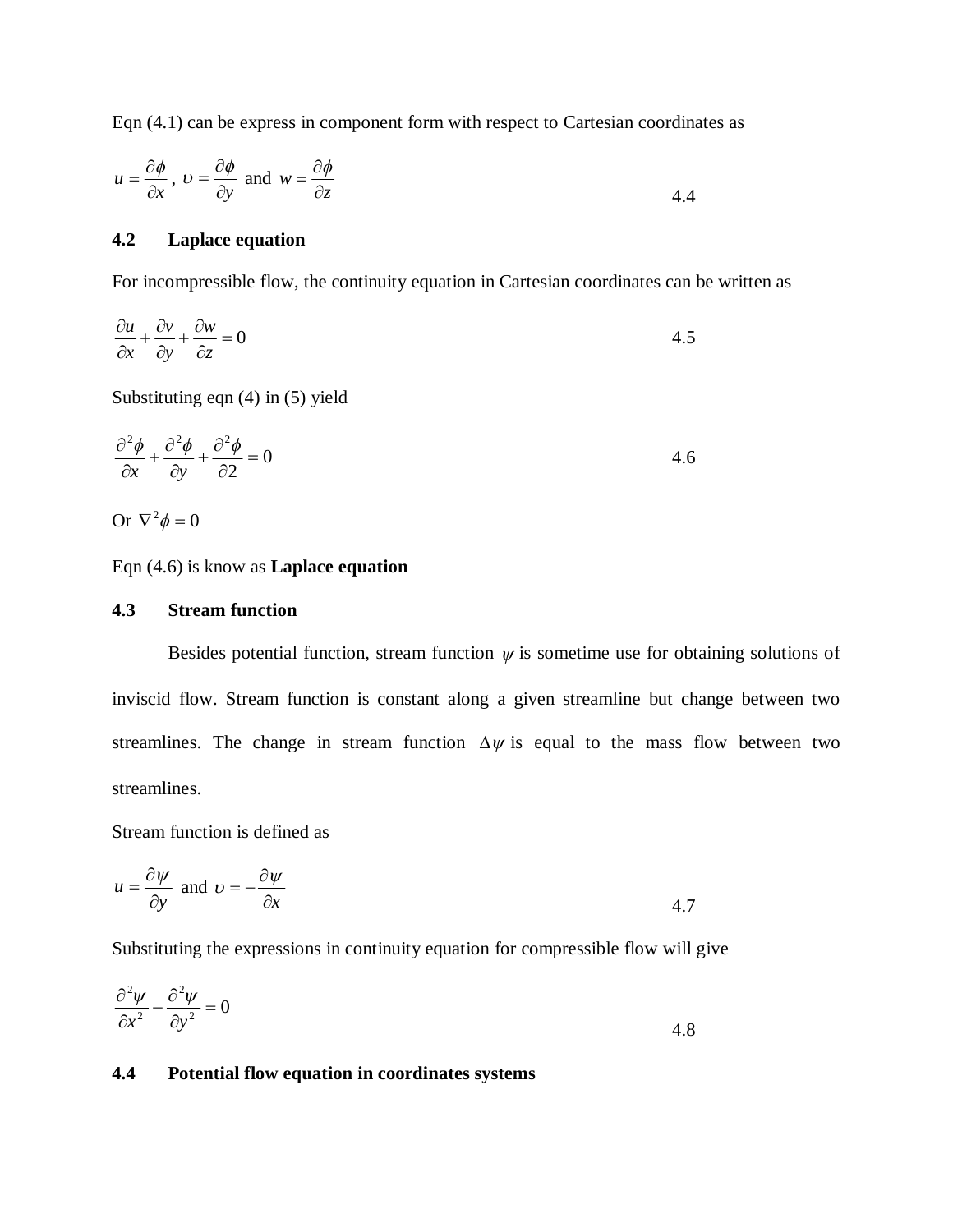# **4.4.1. Cartesian coordinates**

Velocity components:

$$
u = \frac{\partial \phi}{\partial x} = \frac{\partial \psi}{\partial y} \quad \text{and} \quad v = \frac{\partial \phi}{\partial y} = -\frac{\partial \psi}{\partial x}
$$

Corresponding Laplace equations:

$$
\nabla^2 \phi = \frac{\partial^2 \phi}{\partial x^2} + \frac{\partial^2 \phi}{\partial y^2} + \frac{\partial^2 \phi}{\partial z^2} = 0
$$

$$
\nabla^2 \psi = \frac{\partial^2 \psi}{\partial x^2} + \frac{\partial^2 \psi}{\partial y^2} + \frac{\partial^2 \psi}{\partial z^2} = 0
$$
\n4.11

## **4.4.2. Polar coordinates**

Velocity components:

$$
V_r = \frac{\partial \phi}{\partial r} = \frac{1}{r} \frac{\partial \psi}{\partial \theta} \quad \text{and} \quad V_\theta = \frac{1}{r} \frac{\partial \phi}{\partial \theta} = -\frac{\partial \psi}{\partial r}
$$

Corresponding Laplace equations:

$$
\nabla^2 \phi = \frac{\partial^2 \phi}{\partial r^2} + \frac{1}{r} \frac{\partial \phi}{\partial r} + \frac{1}{r^2} \frac{\partial^2 \phi}{\partial \theta^2} = 0
$$

$$
\nabla^2 \psi = \frac{\partial^2 \psi}{\partial r^2} + \frac{1}{r} \frac{\partial \psi}{\partial r} + \frac{1}{r^2} \frac{\partial^2 \psi}{\partial \theta^2} = 0
$$
 4.14

## **5.0 Elementary flows**

**1. Uniform flow:** It is a potential flow in which the straight streamlines are oriented in a single direction i.e x-direction as shown in fig 5.1.

$$
\phi = V_{\infty} x = V_{\infty} r \cos \theta ; \qquad \psi = V_{\infty} y = V_{\infty} r \sin \theta \qquad 5.1
$$

Where  $r$  and  $\theta$  are polar coordinates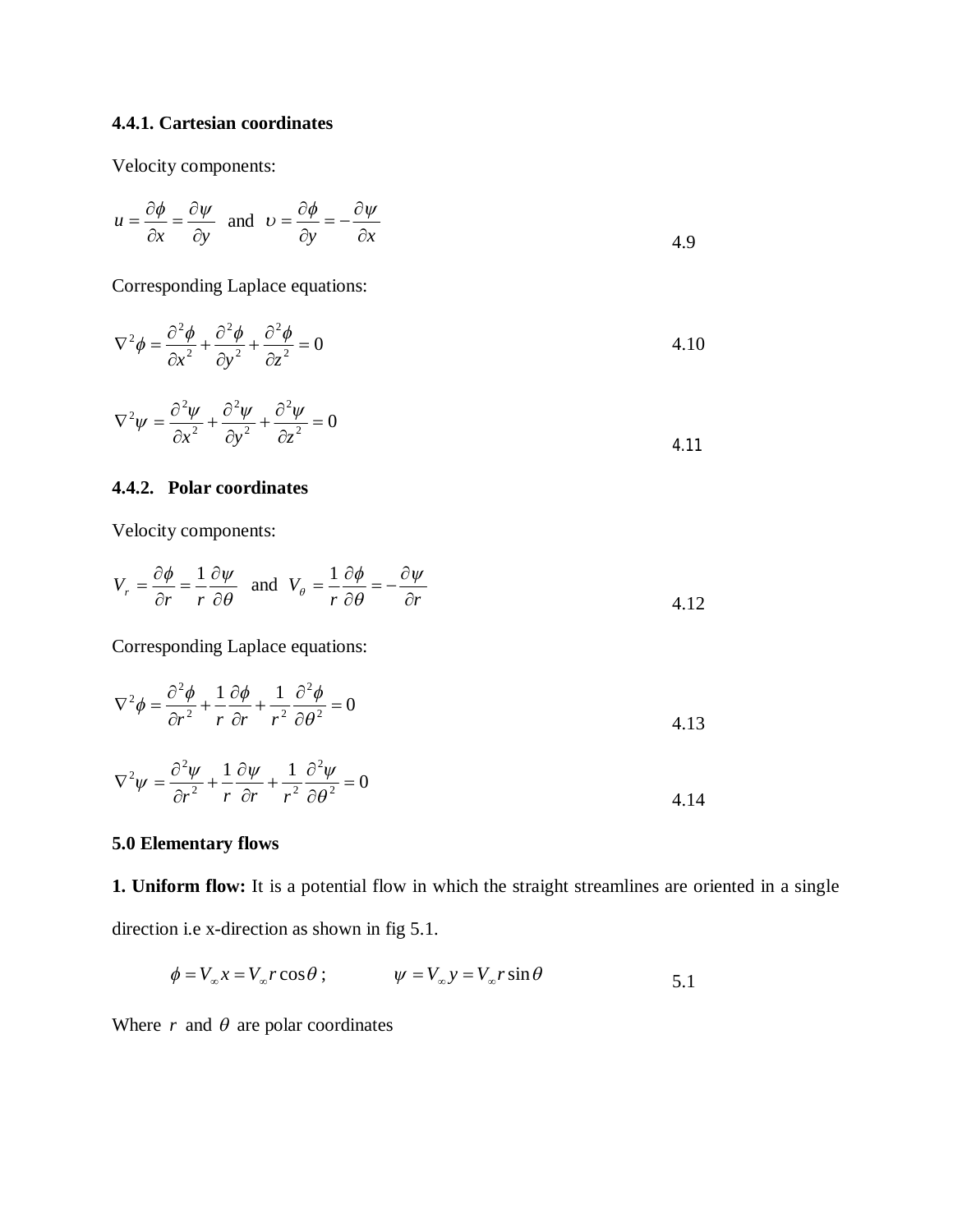

Fig.5.1: Equipotential lines and streamlines for uniform flow

# Φ Equipotential Streamline ψ

**2. Source and sink flow (2D)**: A source consists of streamlines emanating from a central point as shown in fig 5.2. The velocity along the streamline varies inversely with distance from the origin. This is completely radial flow with no component velocity in the tangential direction, i.e.  $v_{\theta} = 0$ .

$$
\phi = \frac{\Lambda}{2\pi} \ln r \; ; \qquad \qquad \psi = \frac{\Lambda}{2\pi} \theta \qquad \qquad 5.2
$$

Where  $\Lambda$  is the source strength defined as the rate of volume flow from the source. A negative value of  $\Lambda$  depict a sink.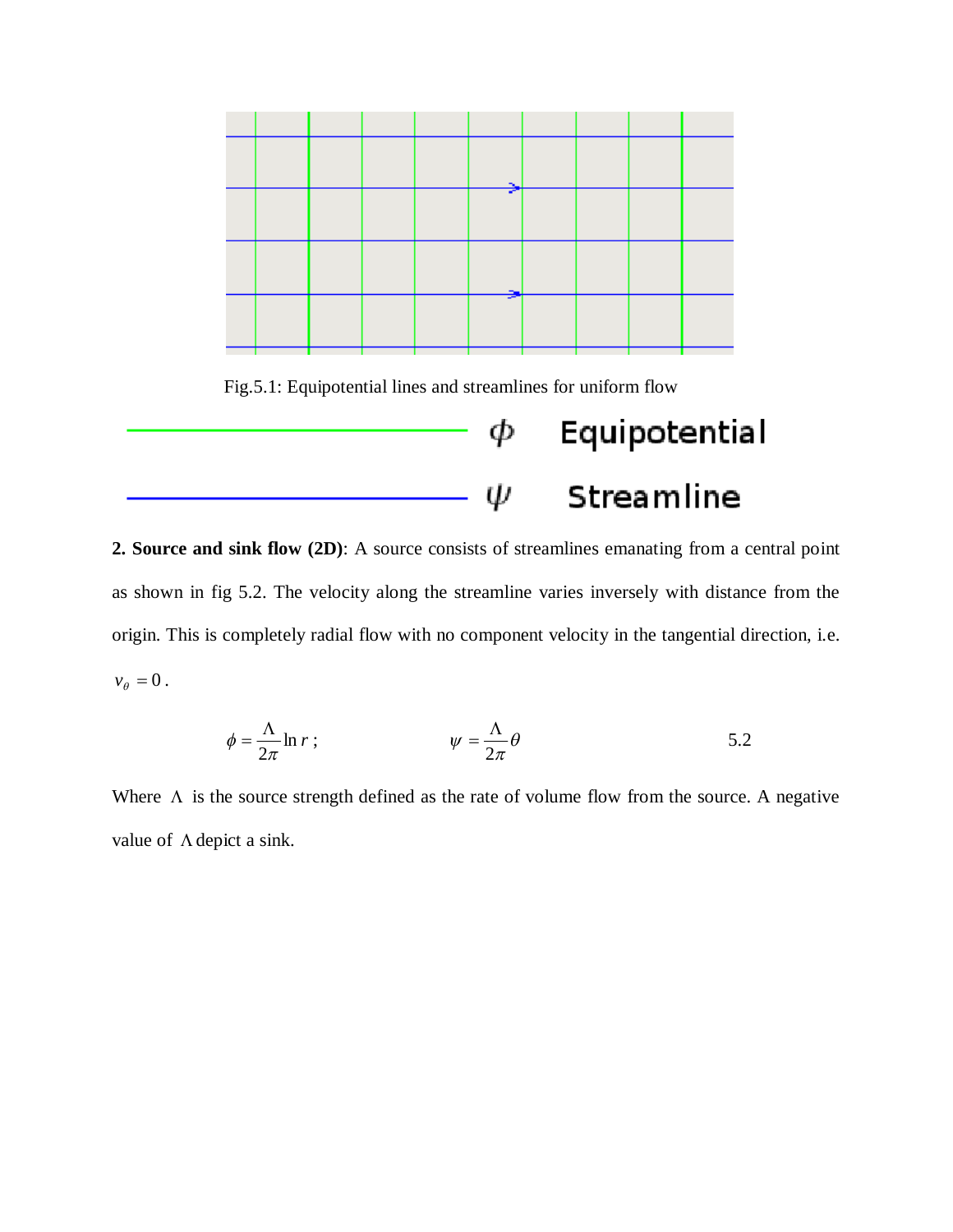

Fig 5.2: Equipotential lines and streamlines for source flow

**3. Source and sink flow** (3D): It is a flow with straight streamlines originating in three dimensions from the central point. Here the velocity varies inversely as the square of the distance from the origin, and

$$
\phi = -\frac{\lambda}{4\pi r} \tag{5.3}
$$

Where  $\lambda$  is the source strength, and it is defined as the rate of volume flow from the origin. For a sink,  $\lambda$  is negative.

**4. Doublet flow (2D):** A doublet is formed by the superposition of source and sink of equal but opposite strength and the distance *l* between the two approaches zero at the same time that the product  $k = \Lambda l$  remain constant as shown in fig 5.3. In polar coordinates,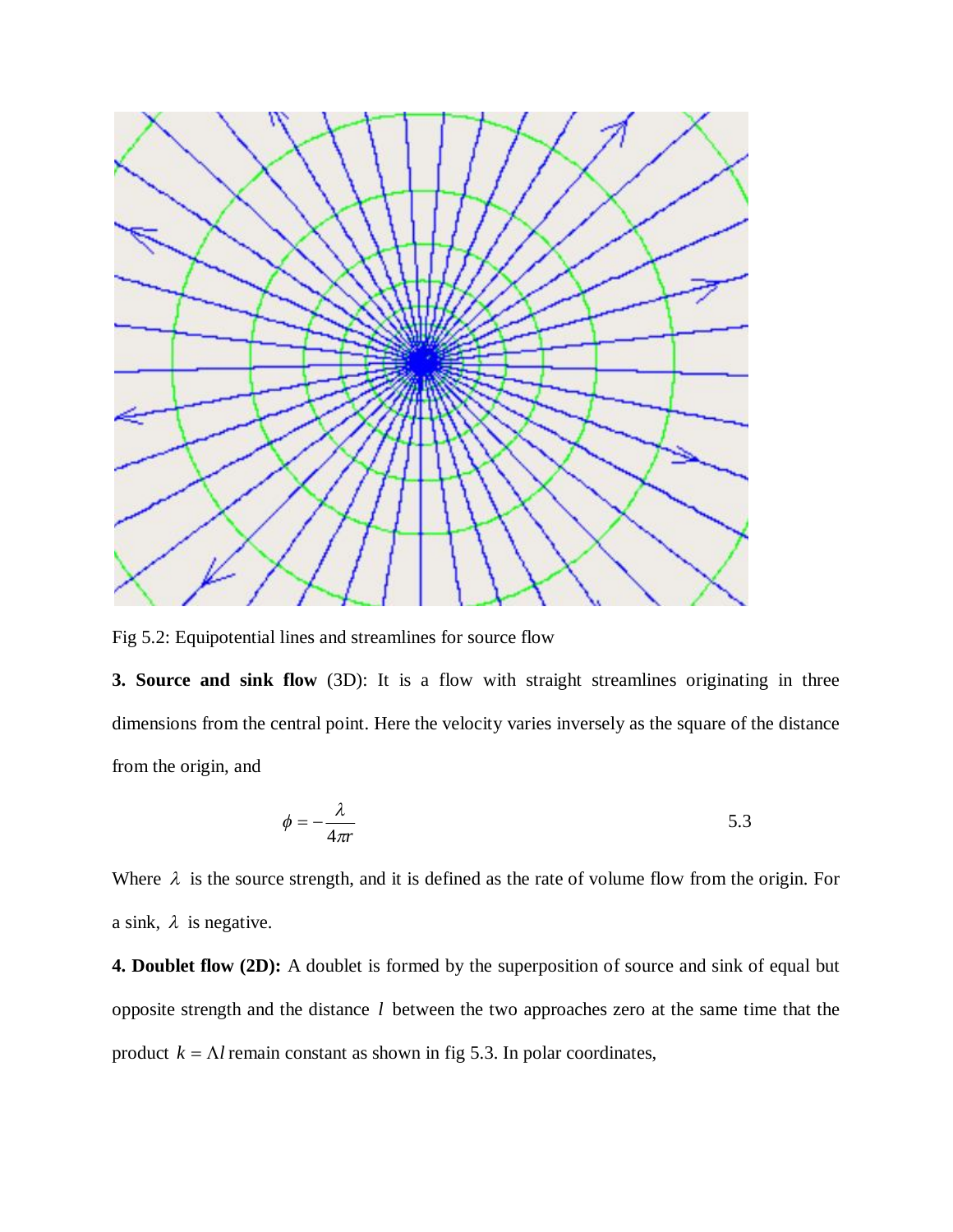$$
\phi = K \frac{\cos \theta}{r}; \qquad \psi = -K \frac{\sin \theta}{r}
$$

Where  $2\pi$  $K=\frac{k}{2}$ 



Fig 5.3: Equipotential lines and streamlines for 2D doublet

**5. Doublet flow (3D)**: It formed by the superimposition of a three dimensional source and sink of equal and opposite strength, and the distance *l* between the two approaches zero at the same time that the product  $\mu = \lambda l$  remain constant. In spherical coordinates,

$$
\phi = -\left(\frac{\mu}{4\pi}\right) \frac{\cos \theta}{r^2} \tag{5.5}
$$

**6. Vortex flow (in 2D)**: This is concern with flows that go in circumferential direction as shown in fig 5.4. The radial velocity is equal to zero. In polar coordinates with an origin at the central point,

$$
\phi = \frac{\Gamma}{2\pi} \theta ; \qquad \psi = -\frac{\Gamma}{2\pi} \ln r
$$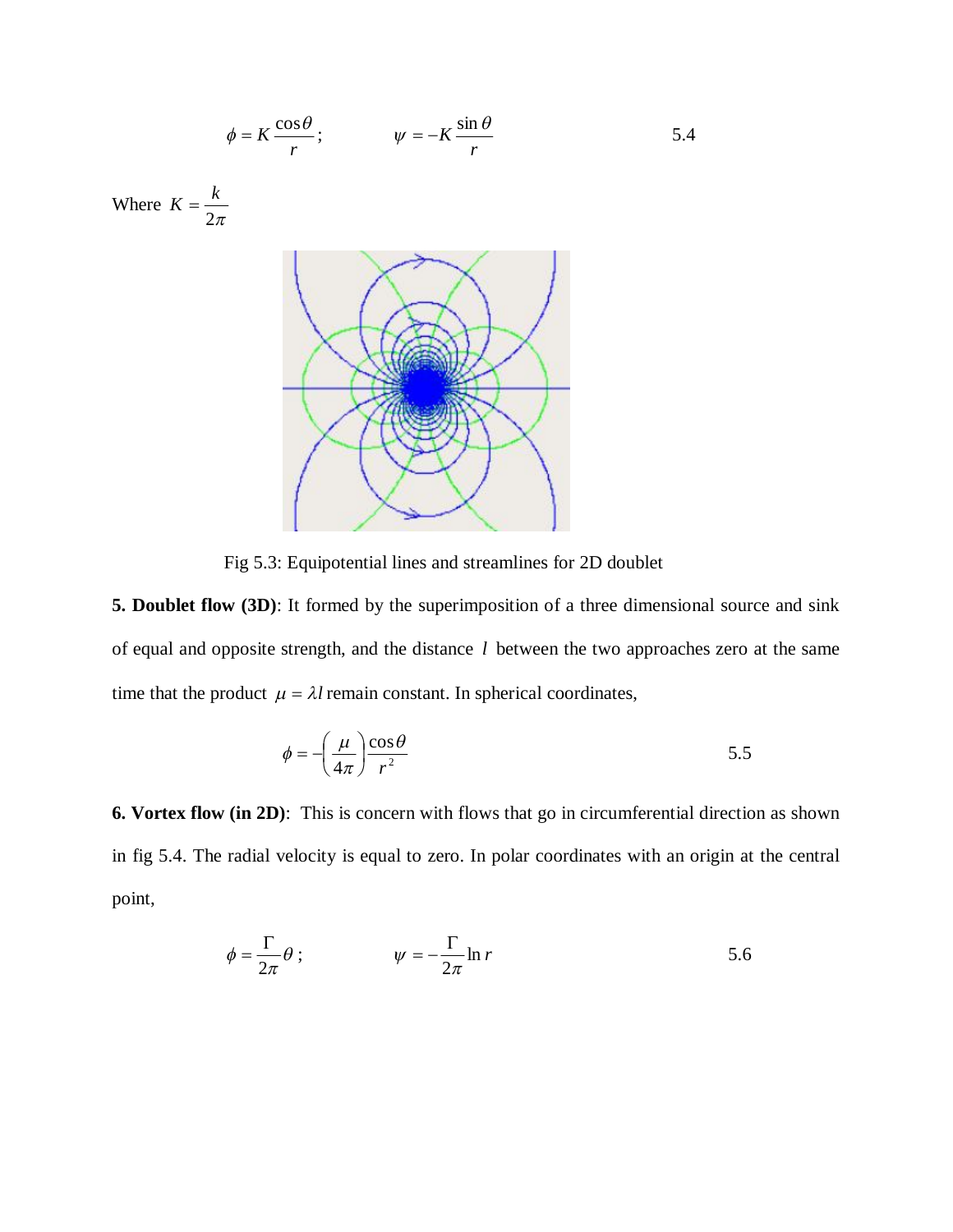

Fig 5.4: Equipotential lines and streamlines for 2D vortex

## **5.1 Applications of elementary flows**

The six elementary flows describe above are not practical flow fields. However, they can be superimposed to synthesize practical flows in two and three dimensions, such as flow over cylinders, spheres, airfoils, wings, and whole airplanes.

## 1. *Flow over a circular cylinder without circulation*

This flow is synthesized by the superposition of a uniform flow with a doublet; yielding

$$
\phi = V_{\infty} r \cos \theta + K \frac{\cos \theta}{r}; \qquad \psi = V_{\infty} r \sin \theta - K \frac{\sin \theta}{r}
$$

The velocity components are given by

$$
v_r = \frac{1}{r} \frac{\partial \psi}{\partial \theta} = \left(V_\infty - \frac{K}{r^2}\right) \cos \theta
$$

$$
v_{\theta} = -\frac{\partial \psi}{\partial r} = \left(V_{\infty} + \frac{K}{r^2}\right) \sin \theta
$$

The radial velocity is zero when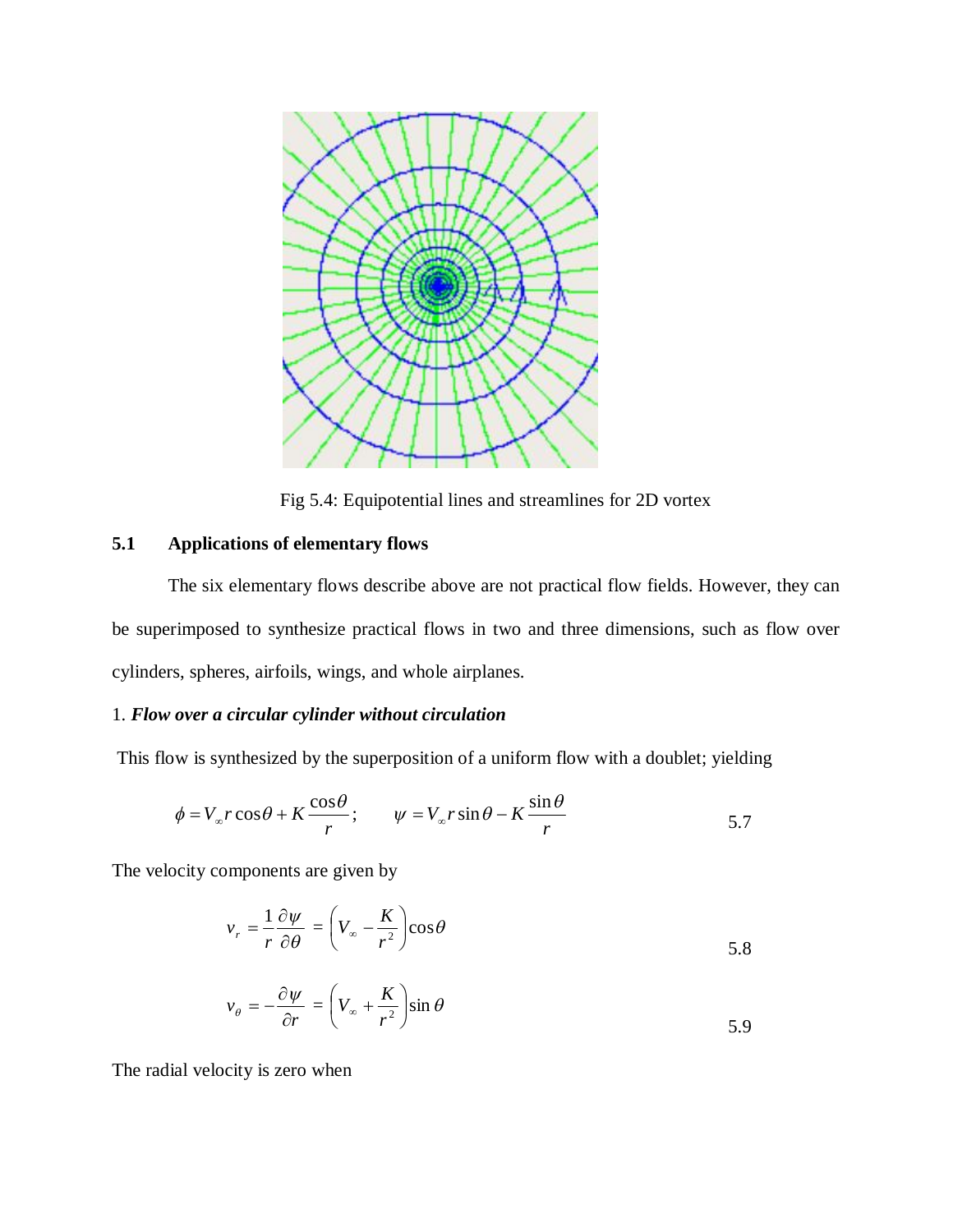$$
\frac{K}{r^2} = V_{\infty} \tag{5.10}
$$

Or when 
$$
\theta = \frac{\pi}{2}
$$
,  $3\frac{\pi}{2}$  5.11

Let  $R =$  radius of circular cylinder

If 
$$
r = R
$$
  
\n $K = V_{\infty} R^2$  5.12

The potential and stream functions for flow over a circular cylinder can be re-written in terms of cylinder radius as

$$
\phi = V_{\infty} \left( r + \frac{R^2}{r} \right) \cos \theta ; \qquad \psi = V_{\infty} \left( r - \frac{R^2}{r} \right) \sin \theta
$$
  

$$
v_r = V_{\infty} \left( 1 - \frac{R^2}{r^2} \right) \cos \theta
$$

$$
v_r = V_{\infty} \left( 1 - \frac{R}{r^2} \right) \cos \theta
$$

$$
v_{\theta} = -V_{\infty} \left( 1 + \frac{R^2}{r} \right) \sin \theta
$$
 5.15

The velocity components on the surface of the cylinder are obtained by setting  $r = R$ . On the surface of the cylinder, the velocity is necessarily tangential and is expressed as

$$
v_{\theta}|_{r=R} = -V_{\infty} \left( 1 + \frac{R^2}{r^2} \right) \sin \theta \Big|_{r=R} = -2V_{\infty} \sin \theta
$$
 5.16

The velocity is zero at  $\theta = 0$ ,  $\pi$  and has maximum values of  $2V_{\infty}$  at  $\theta =$ 2  $\frac{\pi}{2}$ , 2  $3\frac{\pi}{2}$ 

The pressure distribution can be obtained by substituting the tangential velocity in Bernoulli equation, yielding

$$
p = \frac{1}{2} \rho V_{\infty}^{2} (1 - 4 \sin^{2} \theta)
$$
 5.17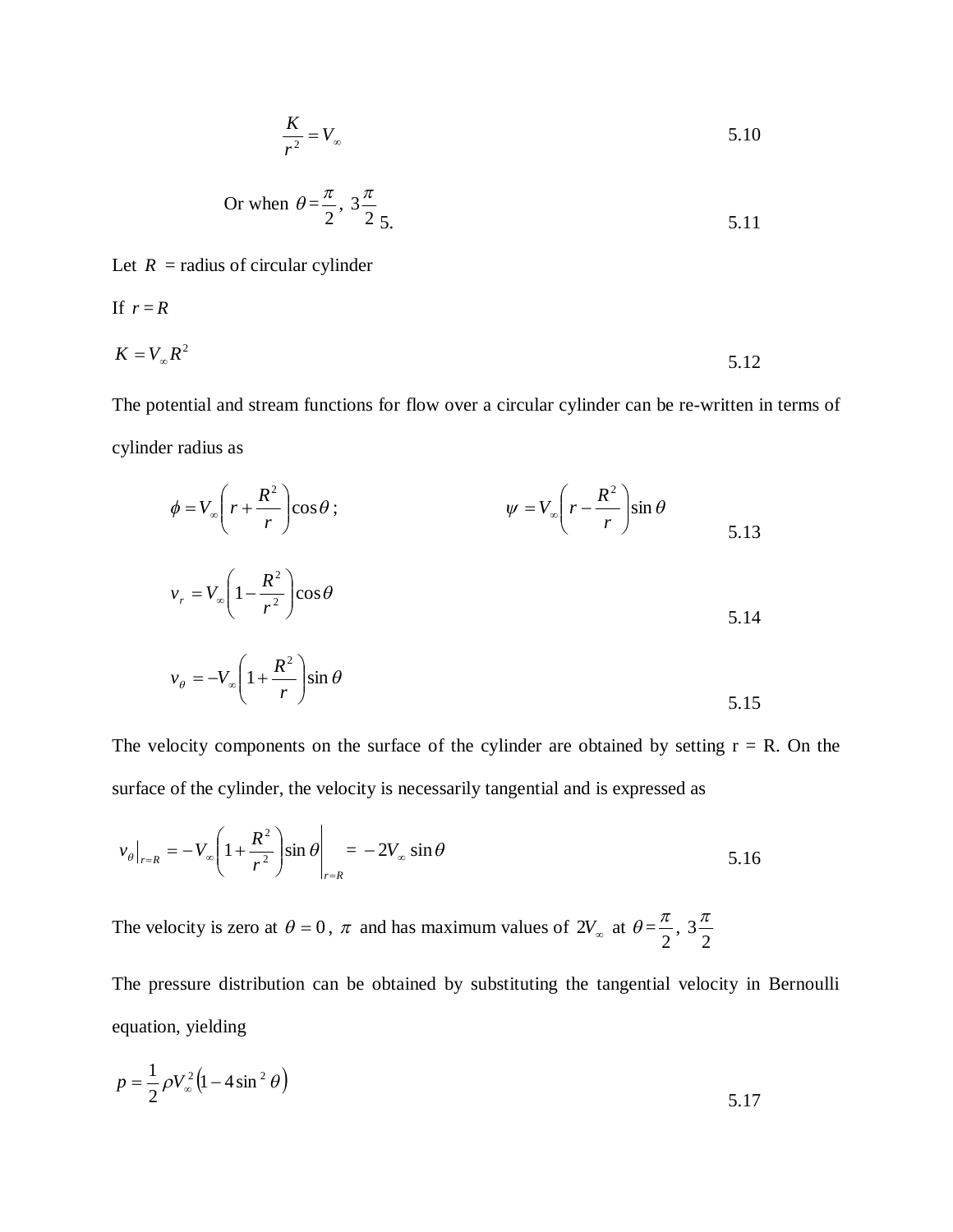The pressure coefficient is

$$
C_p = 1 - 4\sin^2\theta \tag{5.18}
$$

The maximum pressure occurs at stagnation point where  $\theta = 0$ ,  $\pi$  and the minimum pressure occurs at points where  $\theta =$ 2  $\frac{\pi}{2}$ , 2  $3\frac{\pi}{2}$ .

Because the pressure variation is symmetrical, the lift and drag theoretically predicted for the cylinder is zero.

### i.e

The drag on the cylinder is

$$
D = \int_0^{2\pi} pR\cos\theta d\theta = \int_0^{2\pi} \frac{\rho R V_\infty^2}{2} \left(1 - 4\sin^2\theta\right) \cos\theta d\theta = 0
$$
 5.19

Similarly, the lift on the cylinder is zero.

## 2. Lifting flow over a circular cylinder.

Lifting flow over a circular cylinder is formed by the superposition of a vortex to the doublet and the uniform flow. The stream function and the velocity potential now become,

$$
\phi = V_{\infty} \left( r + \frac{R^2}{r} \right) \cos \theta - \frac{\Gamma}{2\pi} \theta; \qquad \psi = V_{\infty} \left( r - \frac{R^2}{r} \right) \sin \theta + \frac{\Gamma}{2\pi} \ln r
$$

The velocity components are given by

$$
v_r = \frac{1}{r} \frac{\partial \psi}{\partial \theta} = V_{\infty} \left( 1 - \frac{R^2}{r^2} \right) \cos \theta
$$

$$
v_{\theta} = -\frac{\partial \psi}{\partial r} = -V_{\infty} \left( 1 + \frac{R^2}{r^2} \right) \sin \theta - \frac{\Gamma}{2\pi r}
$$

On the surface of the cylinder, the velocity is necessarily tangential and is expressed as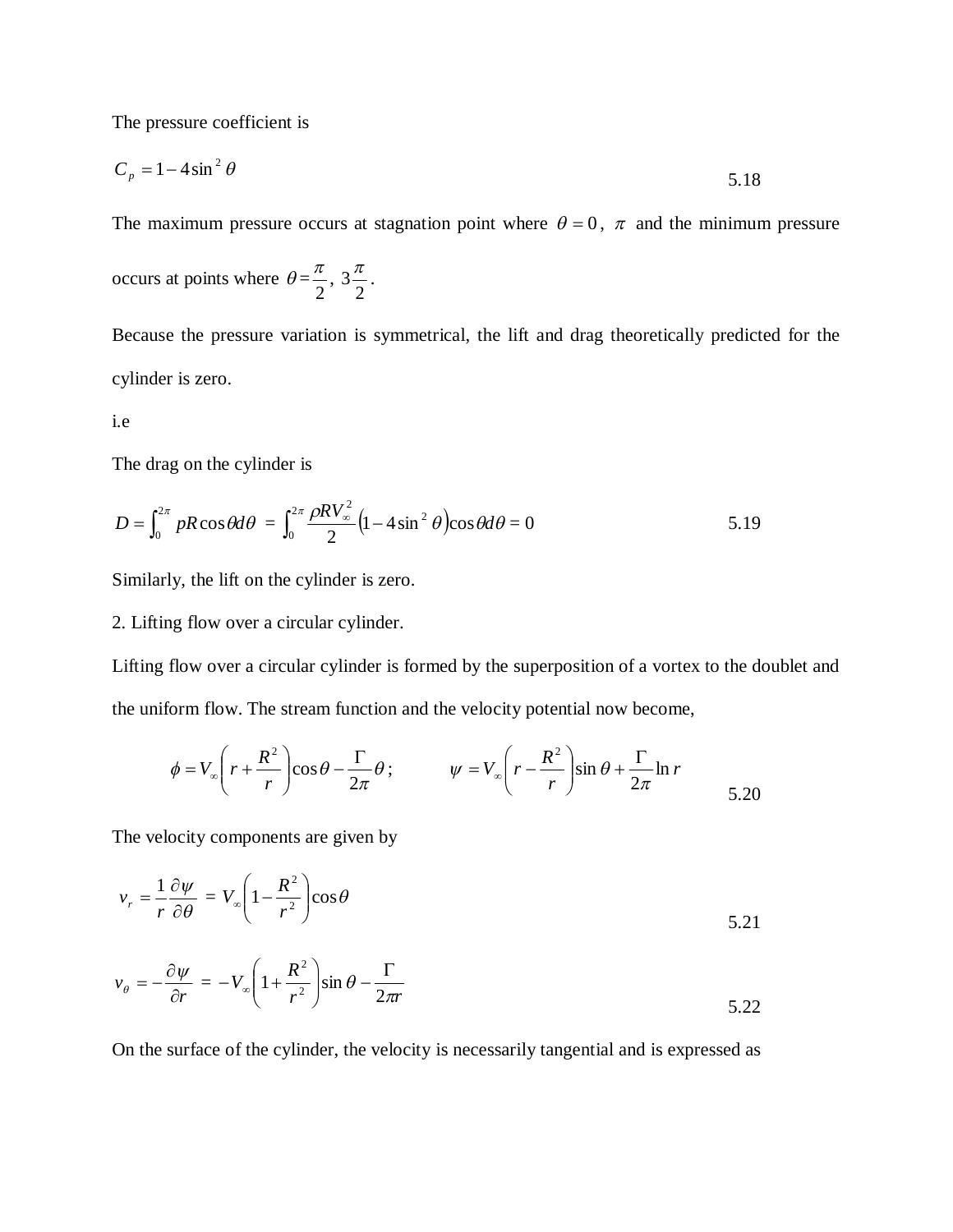$$
v_{\theta}\big|_{r=R} = -V_{\infty} \left(1 + \frac{R^2}{r^2}\right) \sin \theta \bigg|_{r=R} - \frac{\Gamma}{2\pi r}\bigg|_{r=R} = -2V_{\infty} \sin \theta - \frac{\Gamma}{2\pi R}
$$

The stagnation points occur when  $v_{\theta} = 0$ ; so that

$$
\sin \theta = \frac{\Gamma}{4\pi V_{\infty} R}
$$
5.24

When the circulation is  $4\pi V_{\infty}R$ , the two stagnation points coincide at  $r = R$ , i.e at  $\theta = -\frac{\pi}{2}$  $\theta = -\frac{\pi}{2}$  as shown in fig 5.5c. For larger circulation, the stagnation point moves away from the cylinder as shown in fig 5.5d.



Fig 5.5: Lift generation

The pressure at the surface of the cylinder is

$$
p = \frac{1}{2} \rho V_{\infty}^{2} \left[ 1 - \left( 4 \sin^{2} \theta + \frac{2 \Gamma \sin \theta}{\pi R V_{\infty}} + \left( \frac{\Gamma}{2 \pi R V_{\infty}} \right)^{2} \right) \right]
$$
 5.25

The resulting pressure coefficient distribution is not symmetrical and is given by

$$
C_p = 1 - \left[ 4 \sin^2 \theta + \frac{2 \Gamma \sin \theta}{\pi R V_{\infty}} + \left( \frac{\Gamma}{2 \pi R V_{\infty}} \right)^2 \right]
$$
 5.26

The drag is also zero. The lift however becomes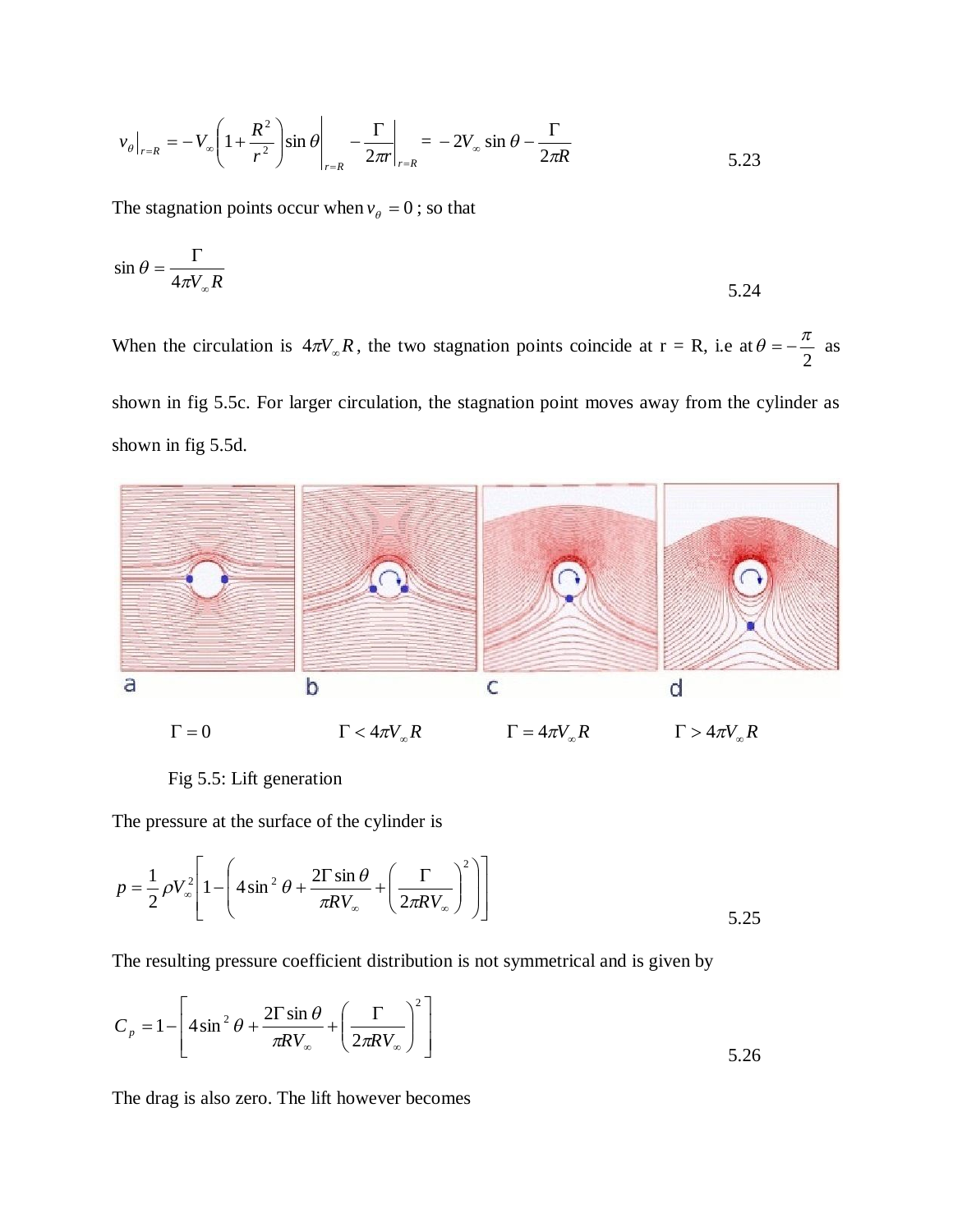$$
L = -\int_0^{2\pi} pR \sin \theta d\theta = \frac{1}{2} \rho V_{\infty}^2 R \int_0^{2\pi} \left[ 1 - \left( 4 \sin^2 \theta + \frac{2 \Gamma \sin \theta}{\pi R V_{\infty}} + \left( \frac{\Gamma}{2\pi R V_{\infty}} \right)^2 \right) \right] \sin \theta d\theta
$$
  
5.27  

$$
\therefore L = \rho V_{\infty} \Gamma
$$

This shows that the lift is directly proportional to the fluid density, the freestream velocity and circulation.

### **5.2 Magnus Effect/ Kutta-Joukowsky Theorem**

We have shown that a force is produced when circulation is imposed upon a cylinder placed in uniform flow. This force is the lift. This effect is called **Magnus Effect**.

This result is a general result for inviscide incompressible flow over cylindrical body of any arbitrary shape and is called the **Kutta – Joukowski theorem**. It states that the lift per unit span along the body is directly proportional to the circulation about the body.

### **6.0 VISCOUS FLOW**

The inviscid, incompressible flow considered in the preceding section assumed the fluid is frictionless or disregarding the viscosity. In such situations, losses were assumed without probing into the underlying causes. In reality inviscid flows are theoretical. Any real flow in nature is viscous.

Viscosity is the fluid property that causes shear stresses in moving fluid; it is also one means by which irreversibility or losses developed. It gives rise to many of the interesting physical features of a flow such as boundary layer development, laminar, transition and turbulent flow, pressure gradient and flow separation, etc.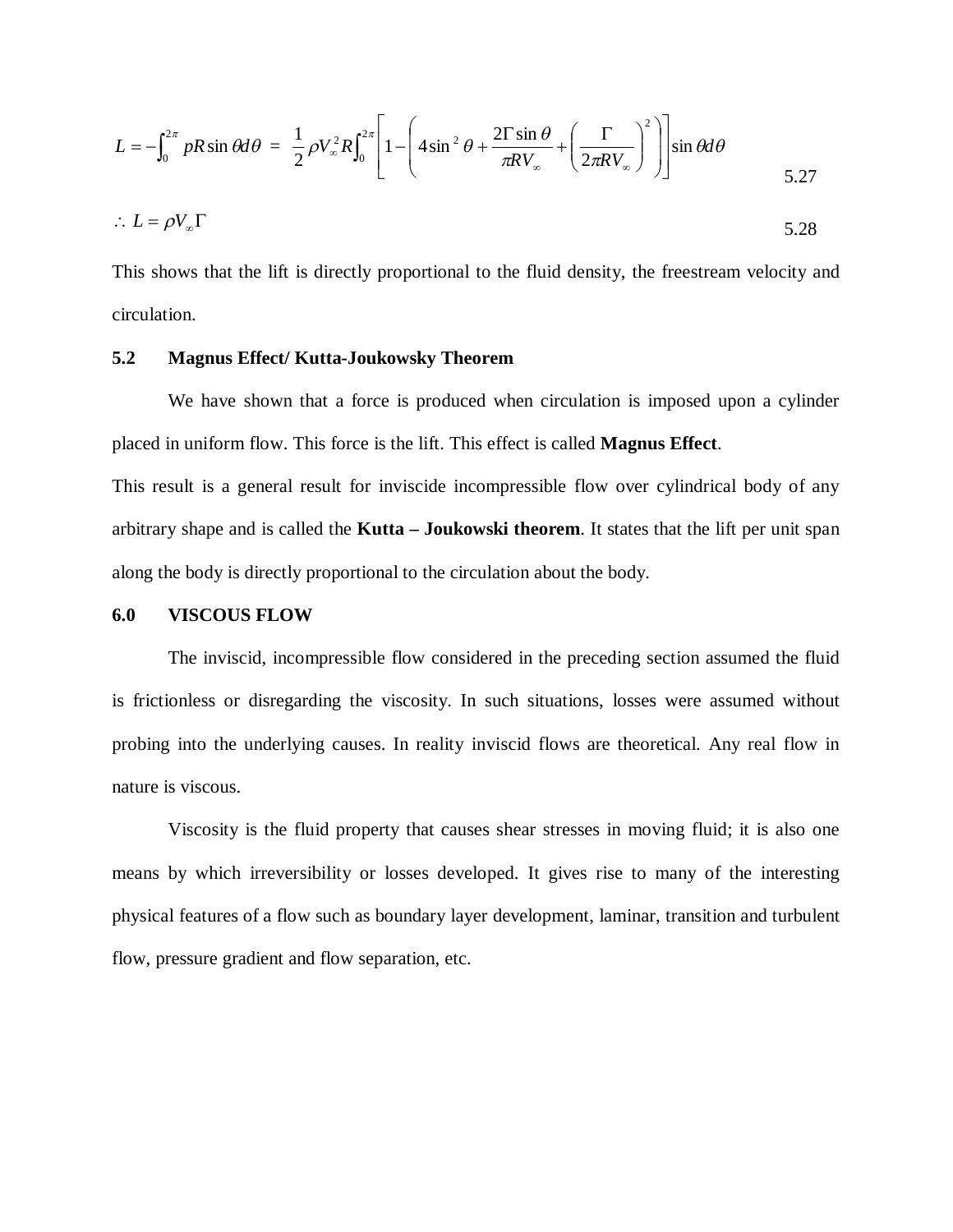### **5.1 Practical Effects of Viscous Flow**



Fig 6.1: Effect of viscosity body

**1.** *Skin friction:* The action of viscosity produces shear stress at the solid surface, which in turn create drag called skin friction drag as shown in fig 6.1.

**2.** *Flow separation:* Shear stress acting on the surface tends to slow the flow velocity near the surface. If the flow is experiencing an adverse pressure gradient (a region where the pressure increases in the flow direction), then the low-energy fluid elements near the surface cannot negotiate the adverse pressure gradient, result to flow separation from the surface as shown in fig.6.1.

Flow separation alters the pressure distribution over the surface in such a fashion to increase the drag; this is called **pressure drag due to flow separation or form drag**. In addition, if the body is producing lift, then the flow separation can greatly reduce the lift. This is the mechanism that limits the lift coefficient on airfoil, wing, or lifting body to some maximum value.

For flow over an aerofoil, lift coefficient increase with angle of attack until a maximum value is achieved. As the angle of attack is further increased, massive flow separation occurs, which cause the lift to rapidly decrease. Under this condition, the airfoil is said to be **stalled**.

**3.** *Reverse flow:* This occurs at the wake region with attendant effect on poor mixing.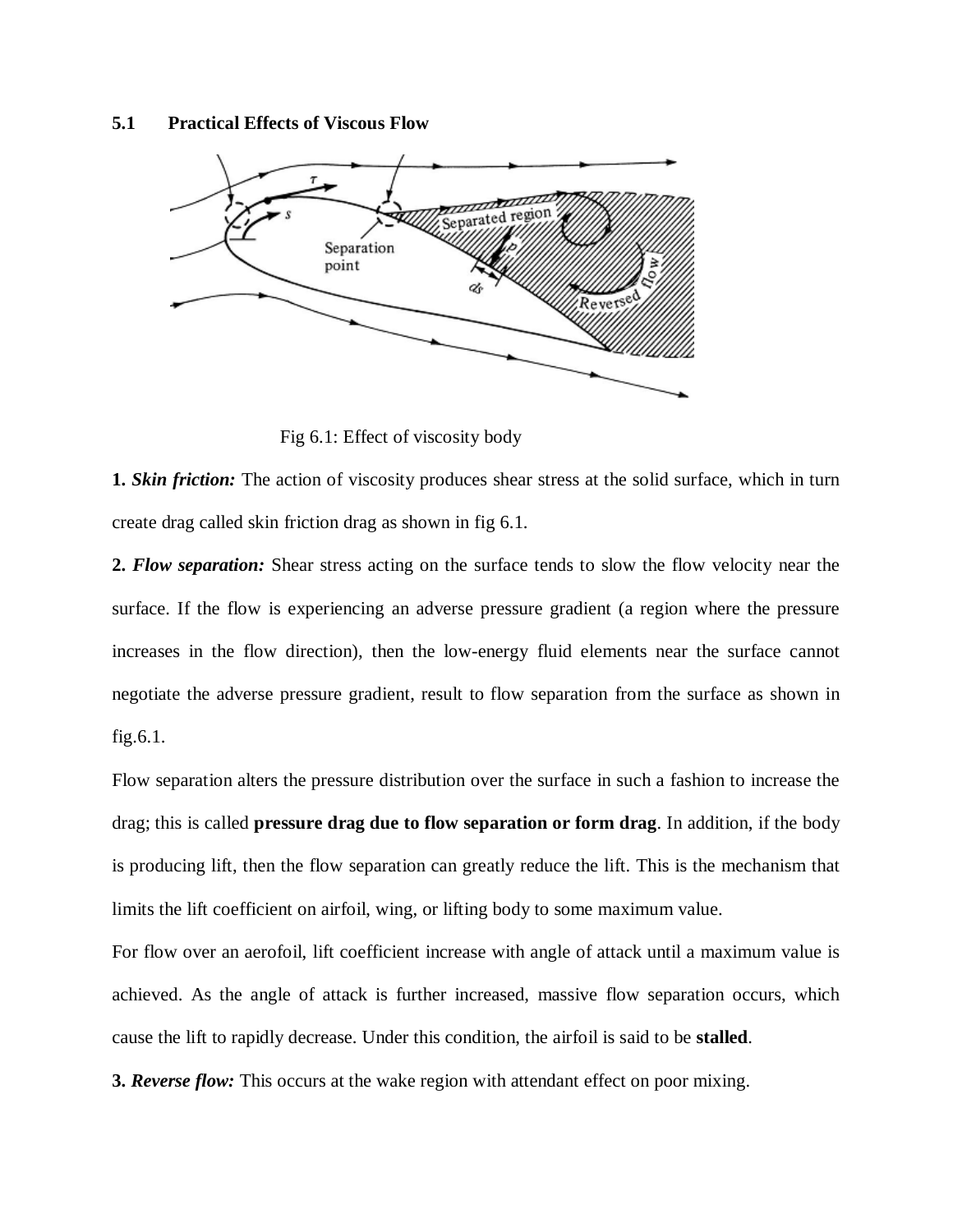**4.** *Aerodynamic heating:* This occur when the kinetic energy of the fluid elements near the surface is converted to thermal energy in the flow near the surface due to reduce effect of friction, resulting to increase in temperature of the flow. For high-speed flow at supersonic and hypersonic speeds, this dissipative phenomenon can create very high temperature near the surface. Through the mechanism of thermal conduction on the surface, large aerodynamic heating rates can result.

**Note:** The magnitude of the skin friction and aerodynamic heating and the extent of flow separation are greatly influenced by the nature of the viscous flow; i.e whether the flow is laminar or turbulent.

### **6.2 Boundary layer**

When a viscous fluid flows along a stationary impermeable wall or rigid surface immersed in fluid, the velocity at any point on the wall or surface is zero. Since the effect of viscosity is to resist fluid motion, the velocity close to the solid surface continuously decreases towards downstream. But away from the wall or surface the speed is equal to the freestream value of *U*∞. Consequently a velocity gradient is set up in the fluid in a direction normal to flow. Thus a thin layer called *Boundary Layer* is established adjacent to the wall. As this layer moves along the body, the continuous action of shear stress tends to slow down additional fluid particles, causing the thickness of the boundary layer to increase with distance from the upstream point as shown in fig 6.2. Within such layers the fluid velocity changes rapidly from zero to its main-stream value, and this may imply a steep gradient of shearing stress.

Boundary layer thickness is defined as the height from the solid surface where we first encounter

99% of free stream speed (i.e  $\frac{u}{m} = 0.99$ *u*  $\frac{u}{x} = 0.99$ .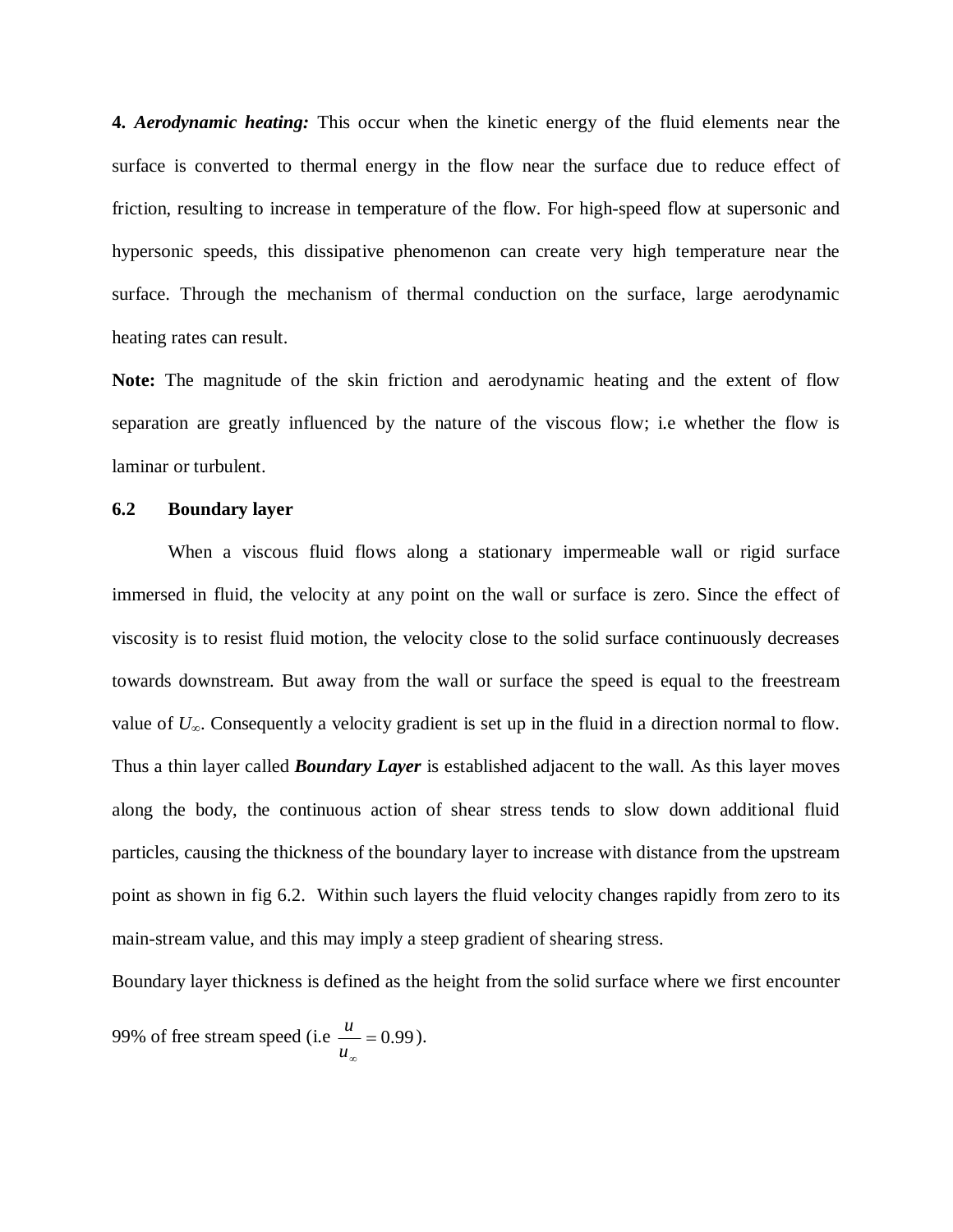Boundary layer has a pronounced effect upon any body such as aeroplane, ship, airfoil, wing and pipe immersed or moving in a fluid. Such effect is manifested as drag or friction.



Fig 6.2: Velocity boundary layer development of flow over immersed body.

## **6.2.1 Boundary Layer Equations**

Viscous flow problems are analyzed by solving the Navier-Stokes equations. For a Newtonian fluid with constant density and viscosity, the boundary layer equations in Cartesian Coordinates are:

Continuity equation:

$$
\frac{\partial \rho}{\partial t} + \rho \nabla \cdot V = 0 \tag{6.1}
$$

Momentum equation: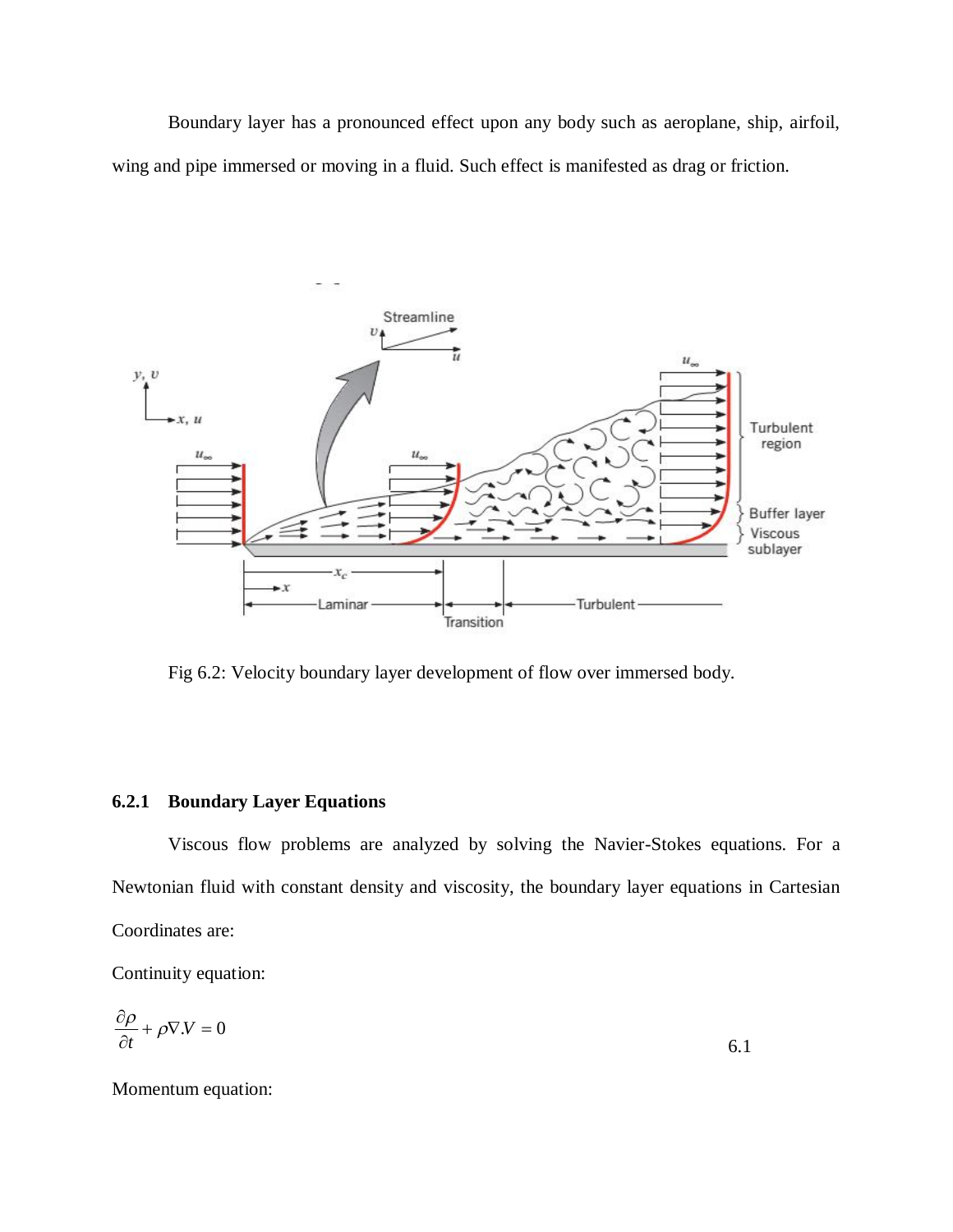$$
\rho \frac{DV}{Dt} = \rho g_x - \frac{\partial p}{\partial x} + \mu \nabla^2 V
$$
  

$$
\rho \frac{DV}{Dt} = \rho g_y - \frac{\partial p}{\partial y} + \mu \nabla^2 V
$$
  

$$
\rho \frac{DV}{Dt} = \rho g_z - \frac{\partial p}{\partial z} + \mu \nabla^2 V
$$

### **6.3 Flow regimes**

**6.3.1 Laminar flow:** It is a flow pattern in which the streamlines are smooth and regular and a fluid element moves smoothly along a streamline. The boundary layer development is shown in fig.6.2. In laminar boundary layer exchange of mass, momentum and energy take place only between adjacent layers on a microscopic scale. Consequently molecular viscosity is able to predict the shear stress associated. Laminar flow occur only when the Reynolds numbers are low i.e

*flow over flat plate,*  $Re < 5 \times 10^4$ 

# *flow in smooth pipe, Re < 2000*

The solutions to boundary layer problem development are very complex and require advanced mathematical treatment. However, some assumptions can be made to obtain approximate solutions whose results agree closely with exact approach from differential equation.

### **Solution of laminar flow over flat plate**

Assumed the flow distribution satisfies the following boundary conditions:

$$
u = 0, y = 0 \text{ and } u = U, y = \delta
$$

the velocity distribution is given as

$$
\frac{u}{U} = F\left(\frac{y}{\delta}\right) = F(\eta) \tag{6.4}
$$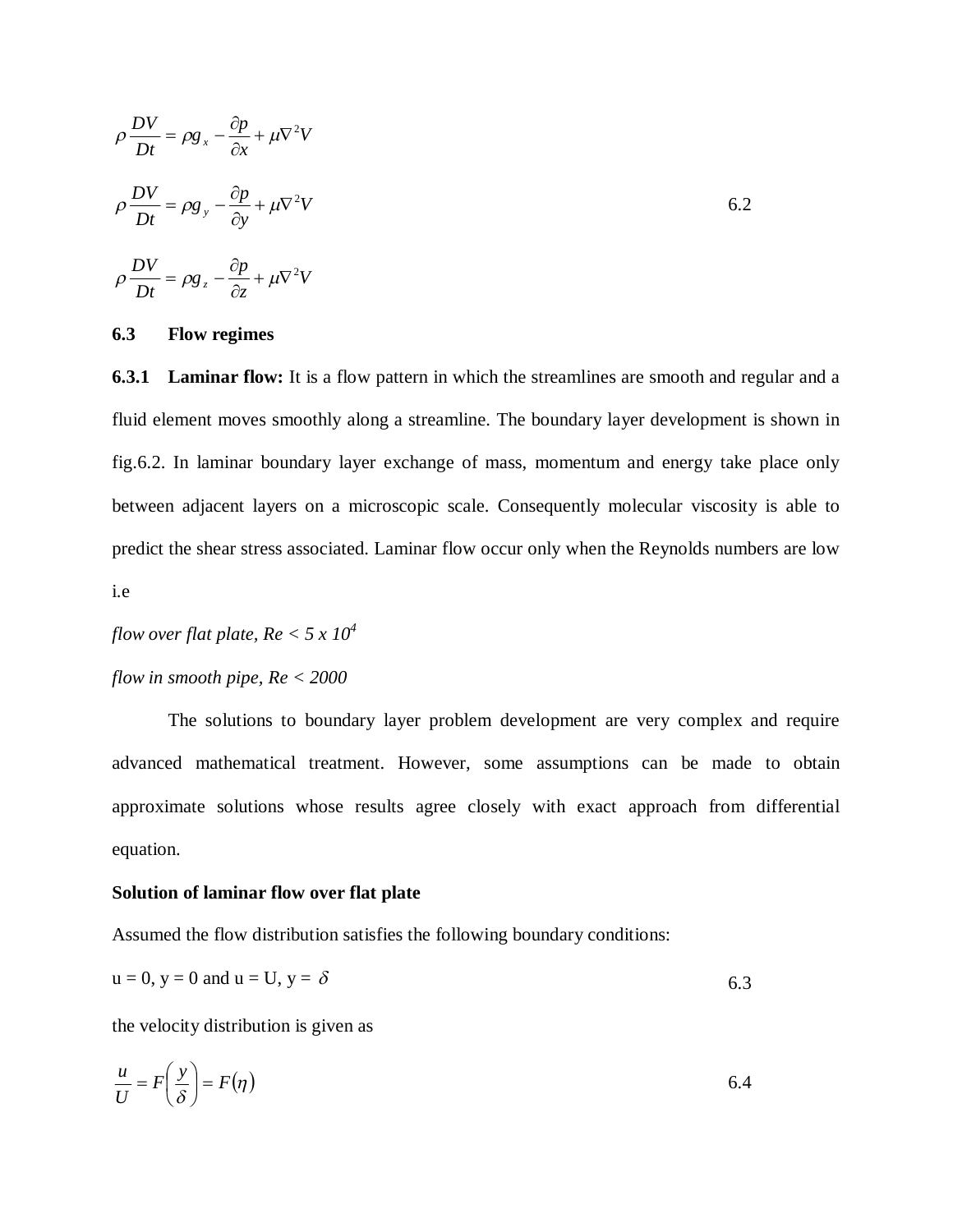Where  $\eta = \frac{y}{\delta}$ ,  $\delta$  = boundary layer thickness

Prandtl shows that, 2 2  $= F = \frac{3}{2}\eta - \frac{\eta^3}{2}$ *U u*

$$
0 \le y \le \delta
$$
 and  $F = 1$   $\delta \le y$ 

The shear stress is given as

$$
\tau_0 = \rho U^2 \frac{\partial \delta}{\partial x} \int_0^1 \left( 1 - \frac{u}{U} \right) \frac{u}{U} d\eta
$$

6.5

Substituting eqn (6.5) in (6.6), we obtained

$$
\tau_0 = \rho U^2 \frac{\partial \delta}{\partial x} \int_0^1 \left( 1 - \frac{3}{2} \eta + \frac{\eta^3}{2} \right) \left( \frac{3}{2} \eta - \frac{\eta^3}{2} \right) d\eta = 0.139 \rho U^2 \frac{\partial \delta}{\partial x}
$$

At the wall

$$
\tau_0 = \mu \frac{\partial u}{\partial y}\bigg|_{y=0} = \mu \frac{U}{\delta} \frac{\partial F}{\partial \eta}\bigg|_{\eta=0} = \mu \frac{U}{\delta} \frac{\partial}{\partial \eta} \left(\frac{3}{2}\eta - \frac{\eta^3}{2}\right)\bigg|_{\eta=0} = \frac{3}{2}\mu \frac{U}{\delta}
$$

Equating equations (6.8) and (6.7)

$$
\frac{3}{2}\mu\frac{U}{\delta} = 0.139\rho U^2 \frac{\partial \delta}{\partial x}
$$
 and rearranging gives  

$$
\delta d\delta = 10.78\mu \frac{dx}{\rho U}
$$

Since  $\delta$  is a function of *x* only in equation (6.9), integrating gives

$$
\frac{\delta^2}{2} = 10.78 \frac{v}{U} x + \text{const.}
$$

If  $\delta = 0$  and  $x = 0$ , the integration constant is zero. Therefore equation (6.10) becomes

$$
\frac{\delta}{x} = 4.65 \sqrt{\frac{v}{Ux}} = \frac{4.65}{\sqrt{\text{Re}_x}}
$$
\n(6.11)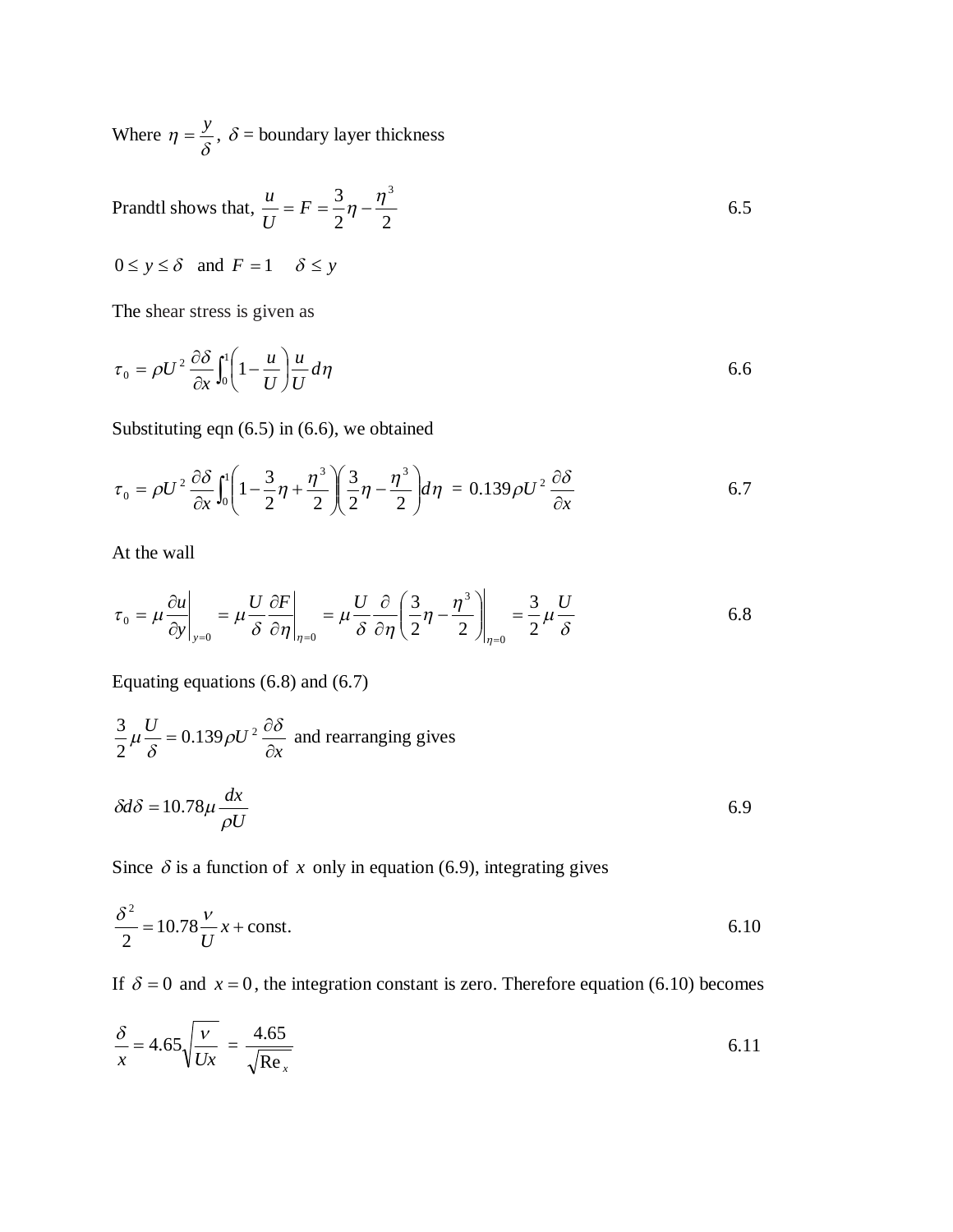boundary layer thickness

$$
\delta = \frac{4.65x}{\sqrt{\text{Re}_x}} \approx \frac{5.0x}{\sqrt{\text{Re}_x}}
$$

Friction coefficient, *x*  $C$ <sup>*f*</sup> Re  $=\frac{0.664}{\sqrt{2}}$  6.12

Shear stress 
$$
\tau = \frac{1}{2} \rho U^2 C_f
$$
 6.13

Drag per unit width is given as:

$$
D = \frac{1}{2}x\rho U^2 C_f
$$
6.14

Reynolds number,  $Re_x = \frac{\rho Ux}{\mu} = \frac{Ux}{v}$  6.15

**6.3.2 Turbulent flow:** It is a flow pattern in which the streamlines break up and the fluid element moves in a random, irregular, and tortuous manner. The resulting boundary layer development is shown in fig.6.2. In turbulent boundary layer, mass, momentum and energy are exchange on a much larger scale compared to laminar boundary layer. A turbulent boundary layer occurs at high Reynolds numbers i.e

*flow over a flat plate, Re > 5 x 10<sup>4</sup>*

*flow in pipe, Re > 2300*

### **Solution of turbulent flow over flat plate**

The Prandtl's one-seventh power law for flow through smooth pipes can be used to determine the turbulent boundary layer growth.

This can be express numerically as 
$$
\frac{u_{\infty}}{u} = \left(\frac{y}{r_0}\right)^{1/7} = \eta^{1/7}
$$
.

or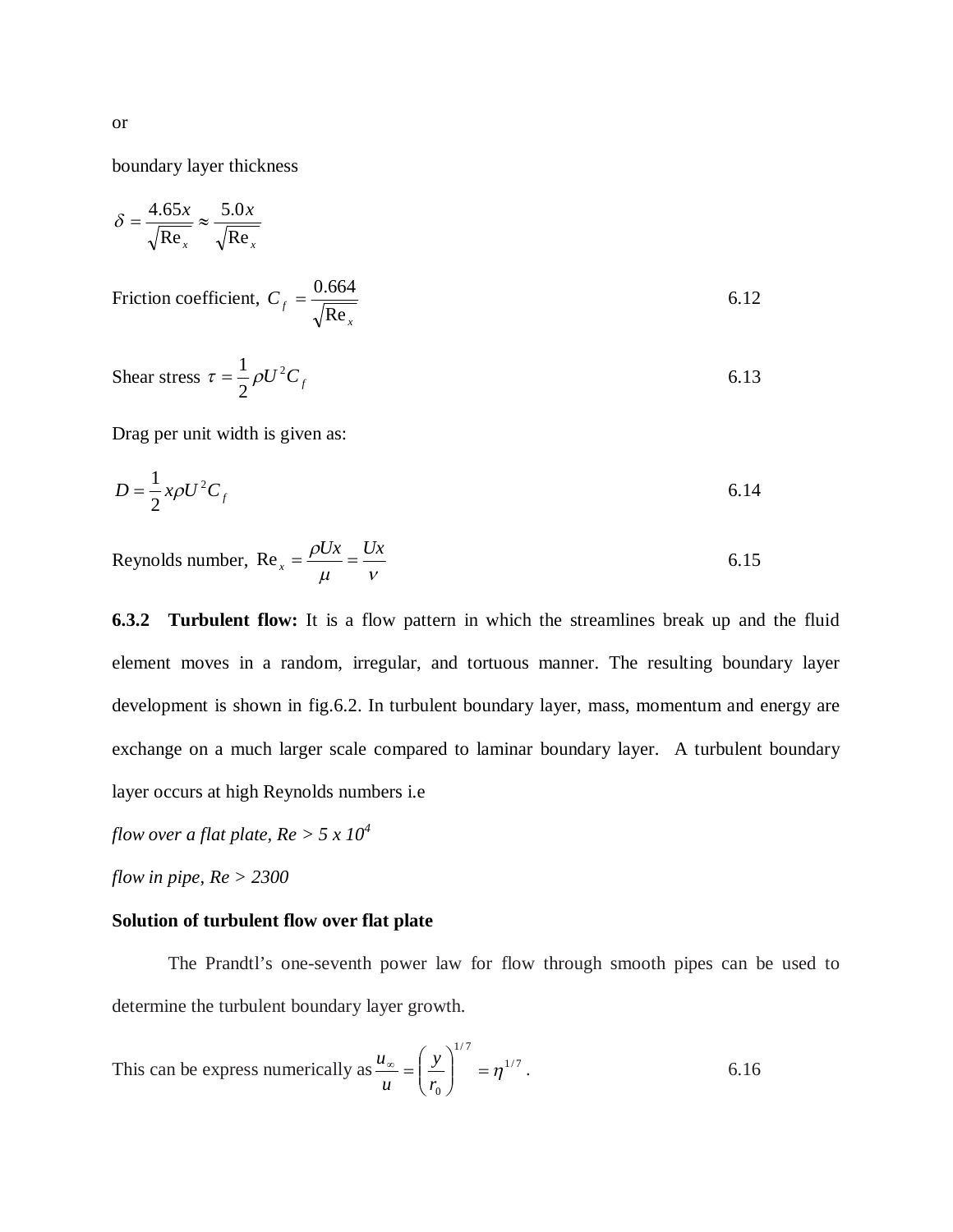Applying it to flat plate, we have

$$
F = \frac{u}{U} = \left(\frac{y}{\delta}\right)^{1/7} = \eta^{1/7}
$$

Substituting eqn  $(6.17)$  in  $(6.6)$ , the shear stress is

$$
\tau_0 = \rho U^2 \frac{\partial \delta}{\partial x} \int_0^1 \left( 1 - \eta^{1/7} \right) \eta^{1/7} d\eta = \frac{7}{72} \rho U^2 \frac{\partial \delta}{\partial x}
$$

At the wall, the shear stress is given as

$$
\tau_0 = 0.022 \rho U^2 \left(\frac{v}{U\delta}\right)^{1/4} \tag{6.19}
$$

Equating eqns (1.68) and (6.19), and integrating the resulting boundary layer over the whole length of the plate with initial conditions  $x = 0$ , and  $\delta = 0$ , we obtain

$$
\delta^{5/4} = 0.292 \left(\frac{v}{U}\right)^{1/4} x \tag{6.20}
$$

$$
\delta = 0.37 \left(\frac{v}{U}\right)^{1/5} x^{4/5} = \frac{0.37x}{\left(Ux/v\right)^{1/5}} = \frac{0.37x}{\text{Re}_x^{0.2}}
$$

Friction coefficient,  $C_f = \frac{0.058}{\text{Re}_x^{0.2}}$ *x*  $C_f =$ 

Drag per unit width is given as:

$$
D = \frac{1}{2}x\rho U^2 C_f
$$
6.22

## **6.4 Flow Separation mechanism**

Flow separation occurs in flow over a body such as airfoils, wing of aircraft, sphere etc due to adverse pressure gradient. The effect of adverse pressure gradient is felt more strongly in the regions close to the wall where the momentum is lower than in the regions near the free stream. As indicated in the fig 6.3, the velocity near the wall reduces and the boundary layer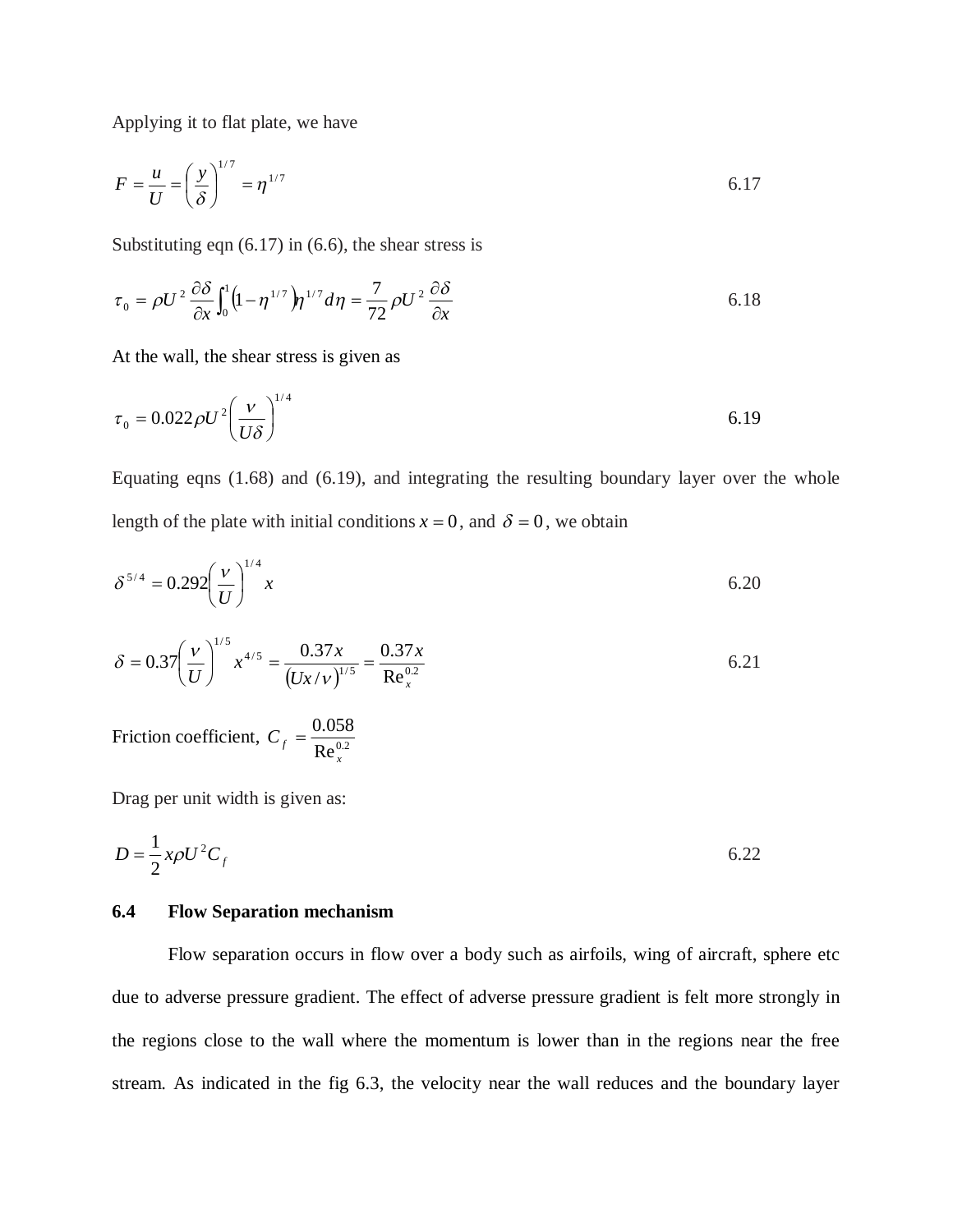thickens. A continuous retardation of flow brings the wall shear stress at the point S on the wall to zero. From this point onwards the shear stress becomes negative and the flow reverses and a region of recirculating flow known as **wake** is develops. For this reason, the flow can no longer follow the contour of the body. This implies that the flow has separated. The point S where the shear stress is zero is called the **point of Separation.**



Fig 6.3: Separation of flow over a curved surface.

Depending on the flow conditions the recirculating flow terminates and the flow may become reattached to the body. There are a variety of factors that could influence this reattachment; 1) the pressure gradient may become favourable due to body geometry and other reasons, 2) the flow initially laminar may undergo transition within the wake and may become turbulent. A turbulent flow has more energy and momentum than a laminar flow. This can eliminate separation and the flow may reattach.

During flow over aerofoil separation could occurs near the leading edge and gives rise to a short vortex. But in a situation when flow separation occurs towards the trailing edge without reattaching could be very dangerous. In this situation the separated region merges with the wake and may result to stall of the aerofoil (loss of lift).

## **7.0 Aerodynamics**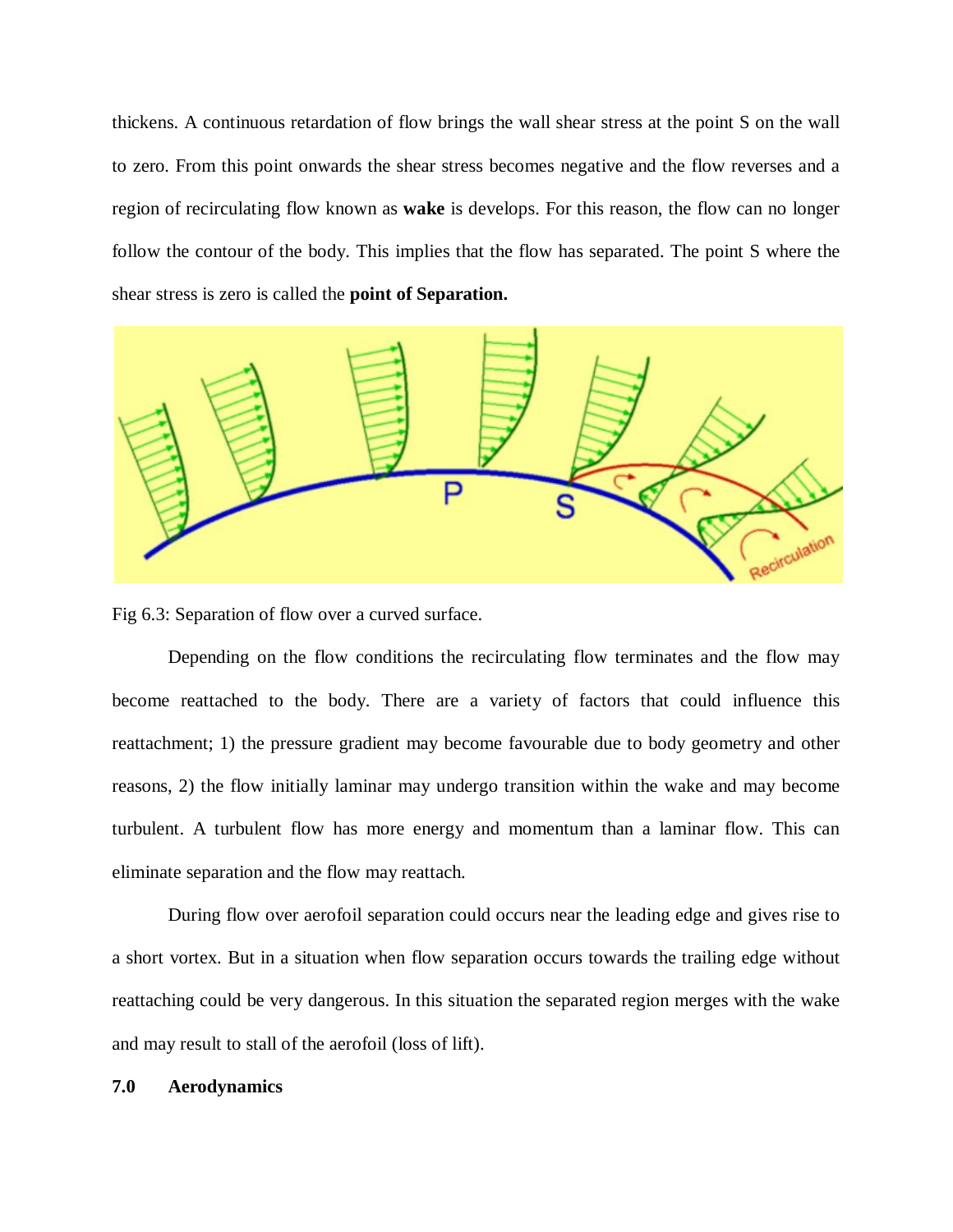It is a branch of fluid dynamics the deals with the study of air and its interactions with solid surface in the flow. These surfaces may be aerodynamic bodies like airplanes and missiles or the inside walls of ducts such as inside rocket nozzles and wind tunnels.

### **7.1 Applications of aerodynamics**

1. Predict force and moment on bodies moving through fluid usually air.

2. Predict heat transfer from body or to body in air.

3. Determine flows phenomena in ducts such as flow through wind tunnels and jet engines.

### **7.2 Classification of aerodynamics**

1. Incompressible versus compressible flow.

2. Inviscid versus viscous flow.

3. Steady versus unsteady flow.

4. Natural versus forced flow.

5. Laminar versus turbulent flow.

6. one-, two- and three-dimensional flows.

A flow is said to be one-, two- or three- dimensional if the velocity varies in one-, two- or threedimensional space.

### **7.3 Aerodynamic forces: Lift and Drag**

**Drag** is a force that opposes motion. It is defined as the force component parallel to the relative approach velocity, exerted on a body by fluid in motion. An aircraft flying has to overcome the drag force upon it, a ball in flight, a sailing ship and an automobile at high speed are some of the examples drag applications. Drag can be express as

$$
D = C_D A \frac{\rho U^2}{2} \tag{7.1}
$$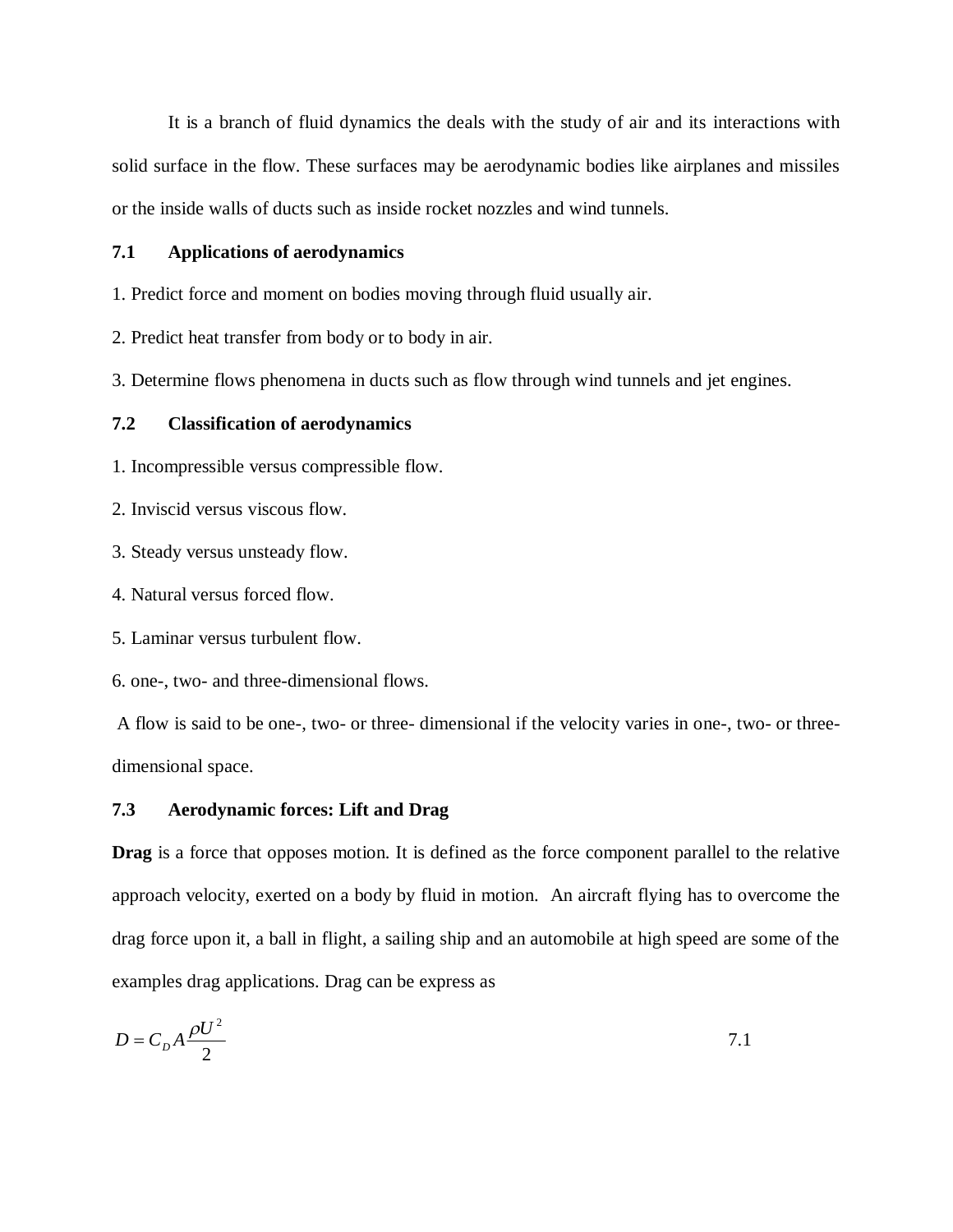**Lift** is defined as the force component perpendicular or normal to the relative approach velocity exerted on a body in moving fluid. It is express as

$$
L = C_L A \frac{\rho U^2}{2}
$$

Where  $C_D$  is the drag coefficient,  $C_L$  is the lift coefficient and A is the projected area of the body.

## **7.4 Aerodynamic Requirements for Aircraft Design and Performance Analysis**

The most significant aerodynamic forces acting on aircraft moving through the atmosphere are drag and lift. For a well designed aircraft, the wing is the major source of lift and drag. Therefore, it is of paramount importance to maximize the lift and minimize the drag.

Drag is a function of the drag coefficient  $C<sub>D</sub>$  which is, in turn, a function of a parasite drag and an induced drag. *Induced drag* occurs due to an alteration of pressure distribution over the wing by strong vortices trailing downstream from the wing tips. The wing tip vortices induce a general downward component velocity over the wing, which in turn changes the pressure distribution in such a manner as to increase the drag. Induced drag is directly proportional to the square of the lift coefficient: therefore, induced drag rapidly increases as lift increases.

$$
C_D = C_{D0} + C_{Di} \tag{7.3}
$$

$$
C_{Di} = KC_L^2 \tag{7.4}
$$

$$
C_D = C_{D0} + K C_L^2 \tag{7.5}
$$

$$
K = \frac{1}{\pi AR \varepsilon} \tag{7.6}
$$

Eqn (7.3) in called the polar drag.

Where  $C_{D0}$  is the parasite drag coefficient at zero lift; parasite drag is produced by the net effect of skin friction over the body surface plus the extral pressure drag produced by regions of flow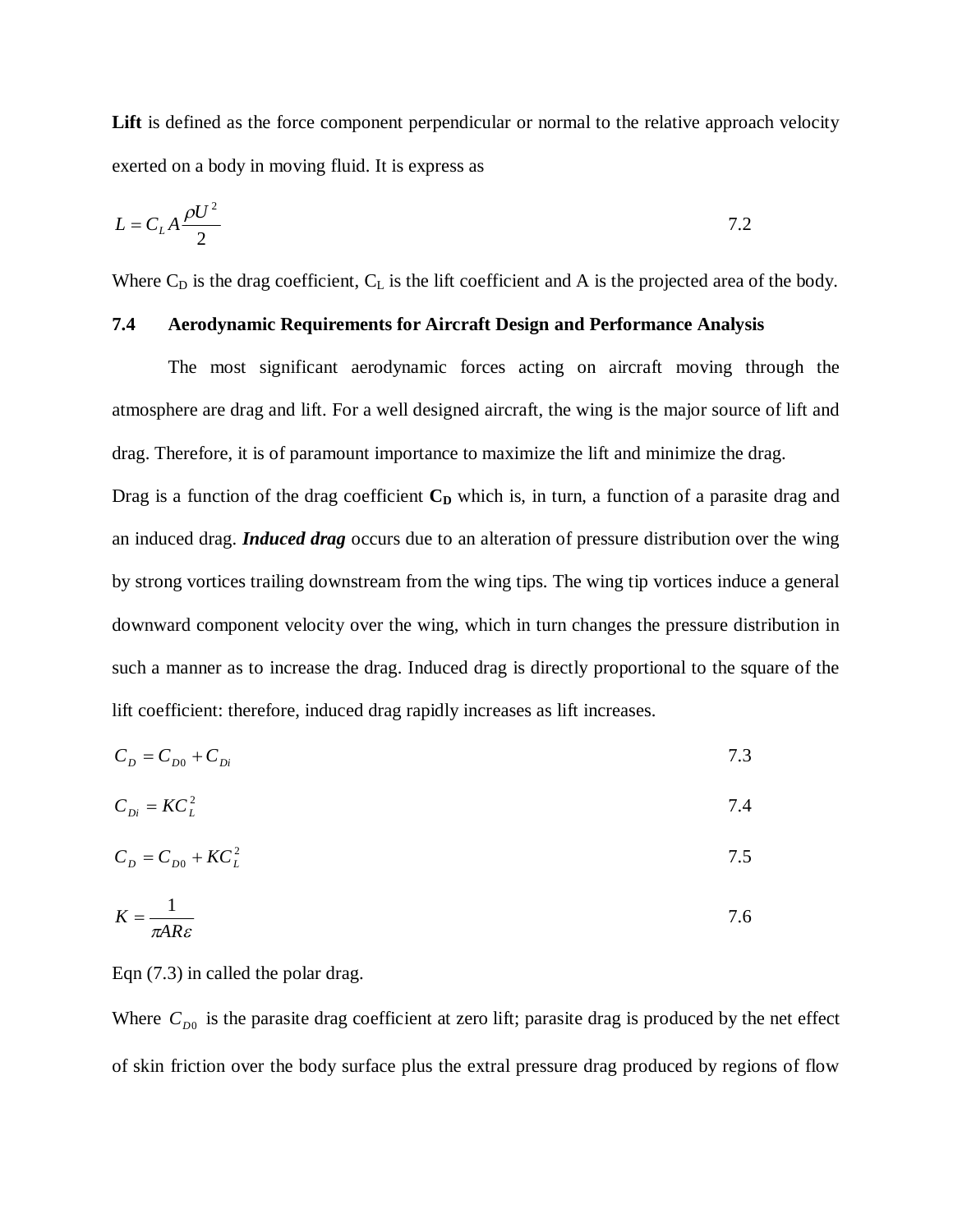separation over the surface (sometimes called form drag) and  $\varepsilon$  is the Oswald span efficiency. An ideal wing with infinite span has a value of unity for  $\varepsilon$ . Practical value of  $\varepsilon$  ranges from 0.6 – 0.9

The drag of the aircraft is found from the drag coefficient, the dynamic pressure and the wing platform area:

$$
D = C_D \rho \frac{V^2}{2} S
$$

Therefore, 
$$
D = (C_{D0} + KC_L^2)\rho \frac{V^2}{2}S
$$

The lift is given as

$$
L = C_L \rho \frac{V^2}{2} S \tag{7.9}
$$

$$
S = bc \tag{7.10}
$$

$$
AR = \frac{b}{c} = \frac{b^2}{S}
$$

$$
Thickness ratio = \frac{t}{c}
$$
\n
$$
7.12
$$

In these equations,  $\rho$  is the atmospheric density, *V* is the airspeed, *S* is the wing area i.e the area of one side of the wing to include area occupied by the fuselage,  $C<sub>L</sub>$  and  $C<sub>D</sub>$  are the dimensionless lift and drag coefficients respectively, b is the wing span i.e distance from the wing tip to wing tip, c is chord i.e distance between from the leading edge of wing to the trailing edge, and t is wing thickness. The lift and drag coefficients are functions of the angle of attack, Mach number, Reynolds number, and the wing shape.  $C_L$  increases with increasing angle of attack until maximum value occurs at the stall and then decreases, usually sharply as shown in fig 7.1. However, conventional aircraft do not fly beyond stall point.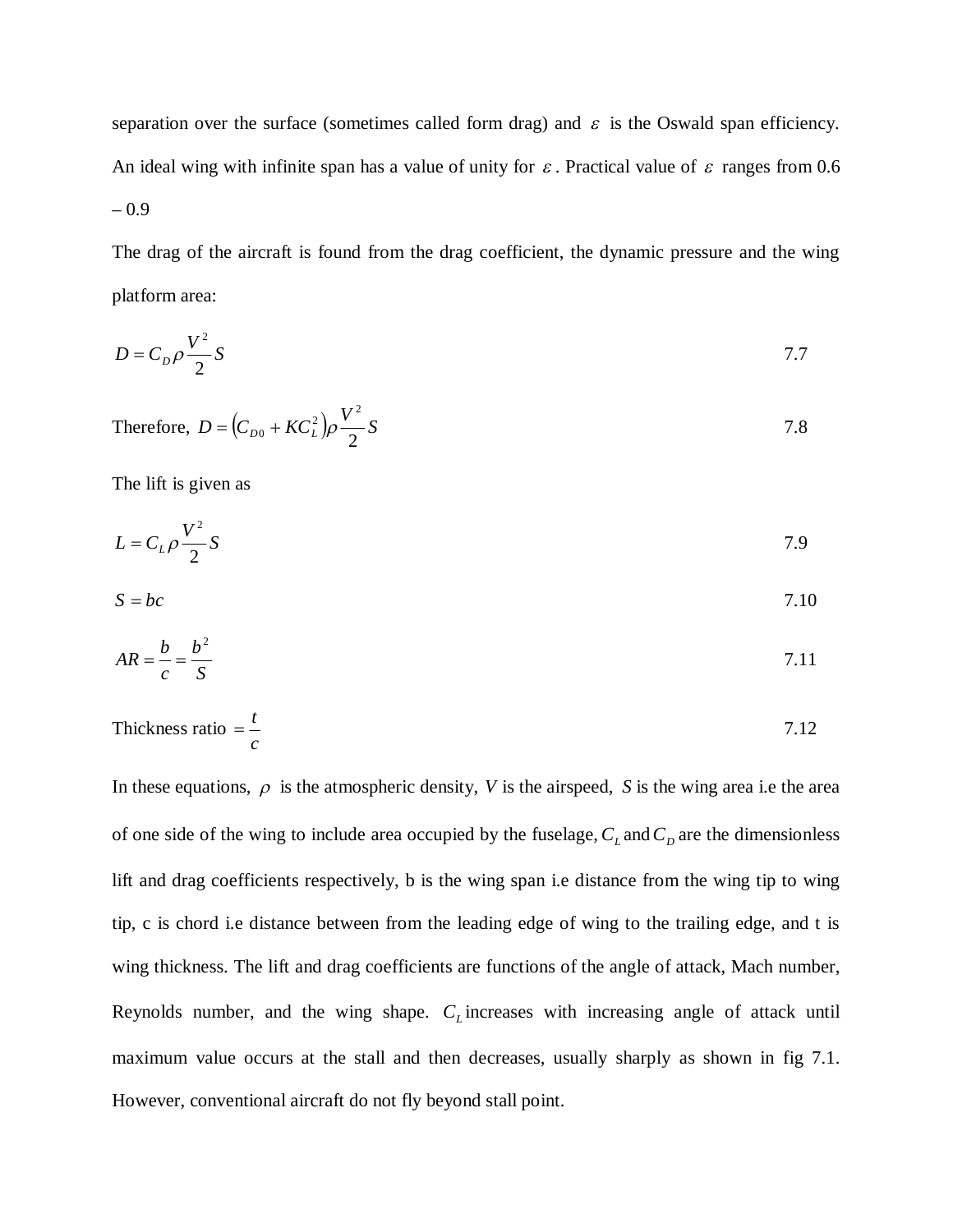

Fig 7.1: Effect of angle of attack on lift and drag.

# **7.5 MAXIMUM LIFT-DRAG RATIO**  $(E_{\text{max}})$

Lift to drag ratio  $(L/D)$  or  $(C_L/C_D)$  also called aerodynamic efficiency is a very important performance parameter of aircraft. For a parabolic polar drag, the maximum value of lift-drag ratio occurs when the aircraft is flying so that the zero to lift drag is equal to drag due to lift coefficient. At maximum lift-drag ratio, the minimum drag occurs.

Recall the parabolic polar drag

$$
C_D = C_{D0} + KC_L^2 \tag{7.13}
$$

Divide both side of equation (7.13) by *C<sup>L</sup>*

$$
\frac{C_D}{C_L} = \frac{C_{D0} + KC_L^2}{C_L}
$$

Differentiate eqn (7.14) with respect to  $C<sub>L</sub>$  and equate to zero to determine the conditions for minimum ratio of drag coefficient to lift coefficient, which is a condition for minimum drag.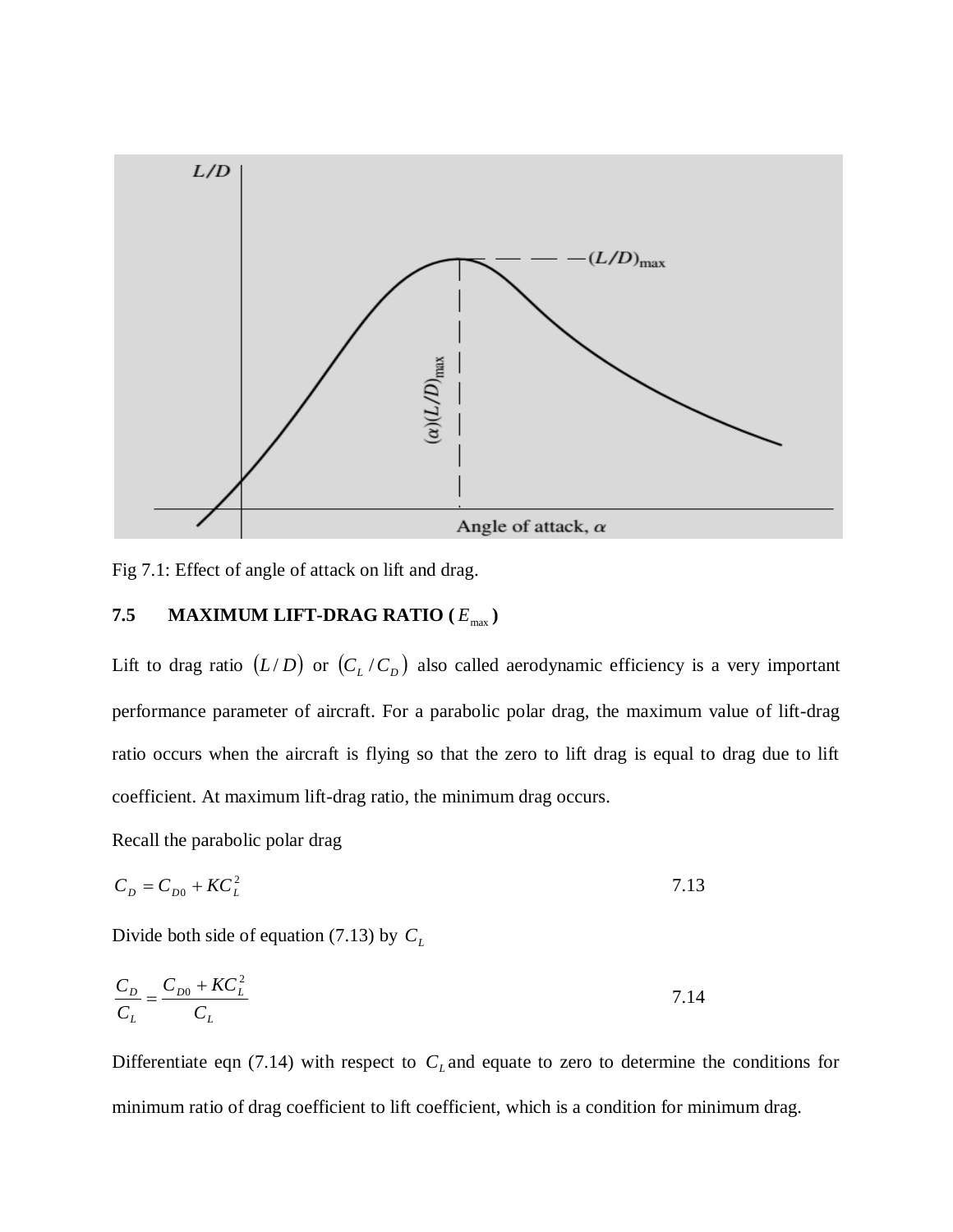$$
\frac{d\left(\frac{C_D}{C_L}\right)}{dC_L} = \frac{C_L (2KC_L) - C_{D0} - KC_L^2}{C_L^2} = 0
$$
\n7.15

$$
K = \frac{C_{D0}}{C_L^2} \tag{7.16}
$$

$$
C_{D0} = K C_{LMD}^2 \tag{7.17}
$$

Eqn (7.13) can be rewritten in terms of minimum drag as

$$
C_{\text{DMD}} = C_{\text{D0}} + K C_{\text{LMD}}^2 \tag{7.18}
$$

Substituting eqn (7.17) in (7.18) yield

$$
C_{DMD} = 2C_{D0} = 2KC_{LMD}^2 \tag{7.19}
$$

$$
C_{LMD} = \sqrt{\frac{C_{D0}}{K}}
$$

From this we can find the value of the maximum lift-to-drag ratio in terms of basic drag parameters as

$$
E_{\text{max}} = \left(\frac{L}{D}\right)_{\text{max}} = \frac{C_{\text{LMD}}}{C_{\text{DMD}}} = \frac{\sqrt{C_{\text{D0}}/K}}{2C_{\text{D0}}}
$$
\n
$$
E_{\text{max}} = \frac{1}{2\sqrt{C_{\text{D0}}K}}
$$
\n
$$
7.21
$$
\n
$$
7.22
$$

## **Example**

1. An aircraft has a wing span of 58 m, an average chord of 7.24 m, a  $C_{D0} = 0.016$ , and an  $\varepsilon = 0.85$ . a) Write the expression for the parabolic drag polar and b) find  $E_{\text{max}}$  and the corresponding*C<sup>L</sup>* .

# **Solution**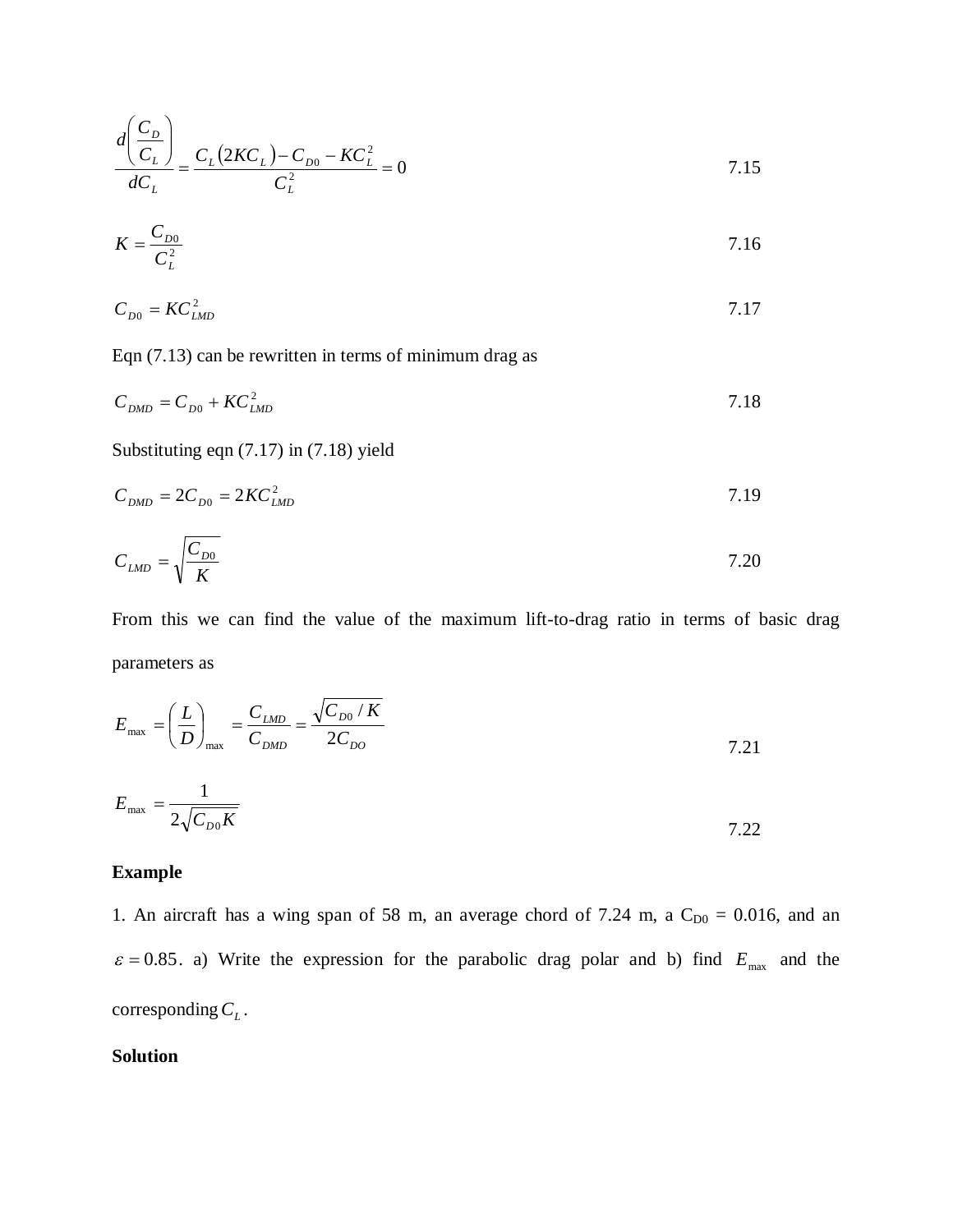a) 
$$
AR = \frac{b}{c} = 8.01
$$
  
\n $K = 1/(\pi \times 8 \times 0.85) = 0.0468$   
\n $C_D = 0.016 + 0.0468 C_L^2$   
\nb)  $E_{\text{max}} = \frac{1}{2\sqrt{C_{D0}K}} = \frac{1}{2(0.0468 \times 0.016)^{1/2}} = 18.27$   
\ncorresponding  $C_L = \left(\frac{0.016}{0.0468}\right)^{1/2} = 0.585$ 

0.0468 J  $\setminus$ 

2. Find  $C_D$  and  $E_{\text{max}}$  for a  $C_L$  a of 0.3

$$
C_p = 0.016 + 0.0468(0.3)^2 = 0.020
$$

$$
E_{\text{max}} = \left(\frac{C_L}{C_D}\right) = \frac{0.3}{0.02} = 15
$$

## **8.0 COMPRESSIBLE FLOW**

Compressible flow differs from incompressible flow in the following respects:

i. variation in flow density is significant.

ii. flow speeds are high enough that the kinetic energy becomes important and therefore energy changes in the flow must be considered.

iii. shock waves occur, which completely dominate the flow.

## **8.1 Governing equations of inviscid compressible Flow**

The governing equations for inviscid, compressible flow are

Continuity 
$$
\frac{\partial \rho}{\partial t} = \nabla \cdot (\rho V) = 0
$$
 8.1

Momentum (*x* component)  $\rho \frac{Bu}{D} = -\frac{c_p}{2} + \rho f_x$ *x p Dt*  $\rho \frac{Du}{D} = -\frac{\partial p}{\partial x} + \rho y$  $\partial$  $=-\frac{\partial p}{\partial x} + \rho f_x$  8.2a

$$
Momentum (y component) \frac{Dv}{Dt} = -\frac{\partial p}{\partial y} + \rho f_y \tag{8.2b}
$$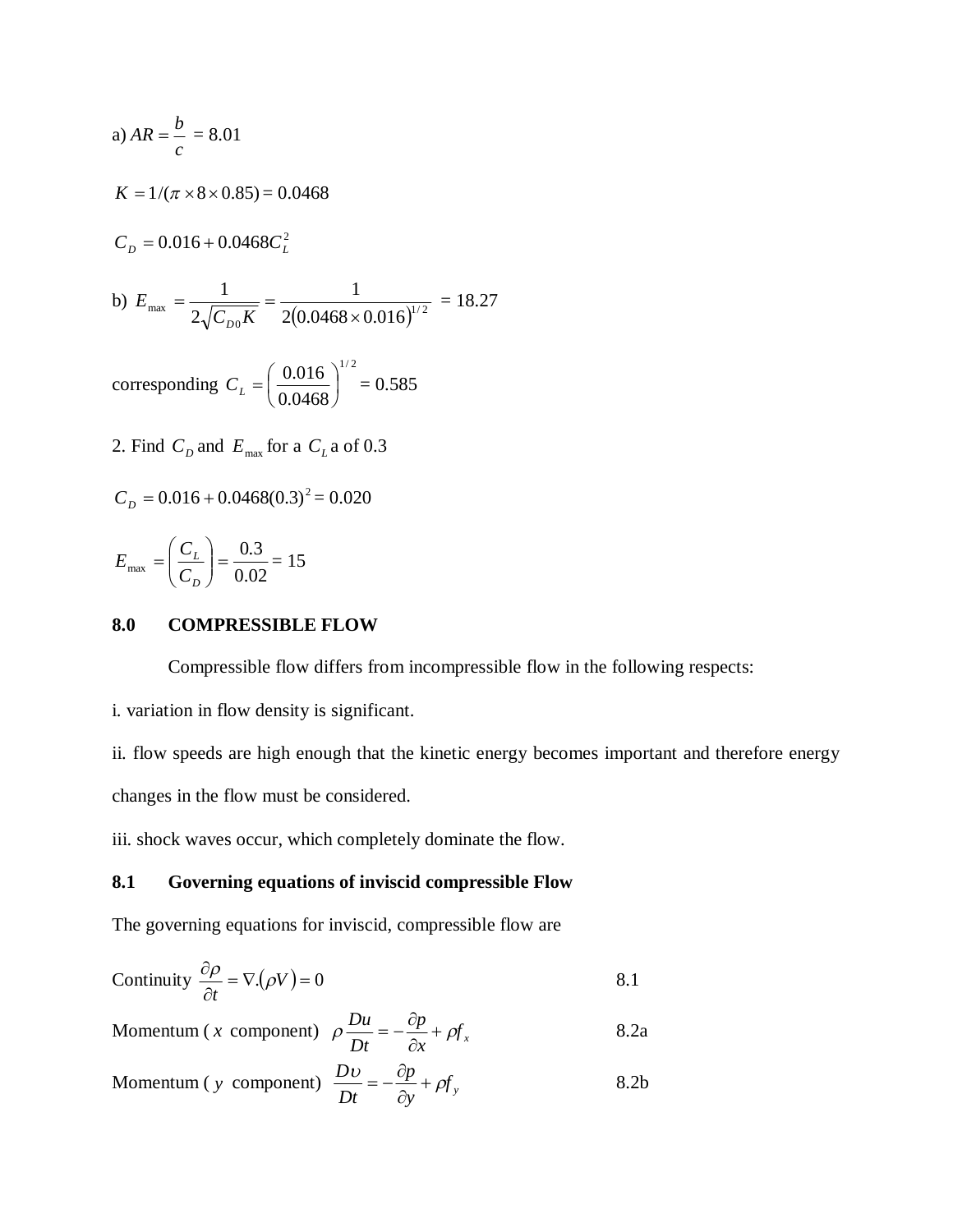Momentum (*z* component)  $\frac{D\omega}{Dt} = -\frac{dp}{2} + \rho f_z$ *z p Dt*  $\frac{D\omega}{\rho} = -\frac{\partial p}{\partial} + \rho$  $\partial$  $=-\frac{\partial p}{\partial t} + \rho f$ , 8.2c

Energy 
$$
\rho \frac{D(e + V^2 / 2)}{Dt} = p\dot{q} - \nabla (pV)
$$
 8.3

Equation of state  $p = \rho RT$  8.4

**8.2 Speed of sound wave and Mach number**

Speed of sound is the rate of propagation of a pressure pulse or wave of infinitesimal strength through a still fluid. It is given

$$
a = \sqrt{kRT} \tag{8.5}
$$

Where  $a =$  speed of sound,  $\rho =$  density of gas,  $p =$  pressure,  $T =$  temperature, and  $k =$  specific heat ratio.

Eqn (14) shows that the speed of sound is a function of absolute temperature only.

**8.3 Mach number, M,** is a measure of the importance of compressibility. It is defined as the ratio of velocity of fluid to the local velocity of sound in the medium.

$$
M = \frac{V}{a}
$$
 8.6

Example: 1. What is the speed of sound in air at sea level when  $t = 20^{\circ}$ C and in stratosphere when  $t = -55^{\circ}C$ ?

2. An airplane flying at a velocity of 250 m/s. Calculate its Mach number if it is flying at a standard altitude of (*a*) sea level, (*b*) 5 km, (*c*) 10 km.

## **8.4 ISENTROPIC LOW**

Isentropic flow is a reversible adiabatic flow which occur when the  $dq_H = 0$  and  $ds = 0$ .

Recall from thermodynamic isentropic relation;

$$
\frac{T_2}{T_1} = \left(\frac{p_2}{p_1}\right)^{(k-1)/k} = \left(\frac{\rho_2}{\rho_1}\right)^{(k-1)}
$$
8.7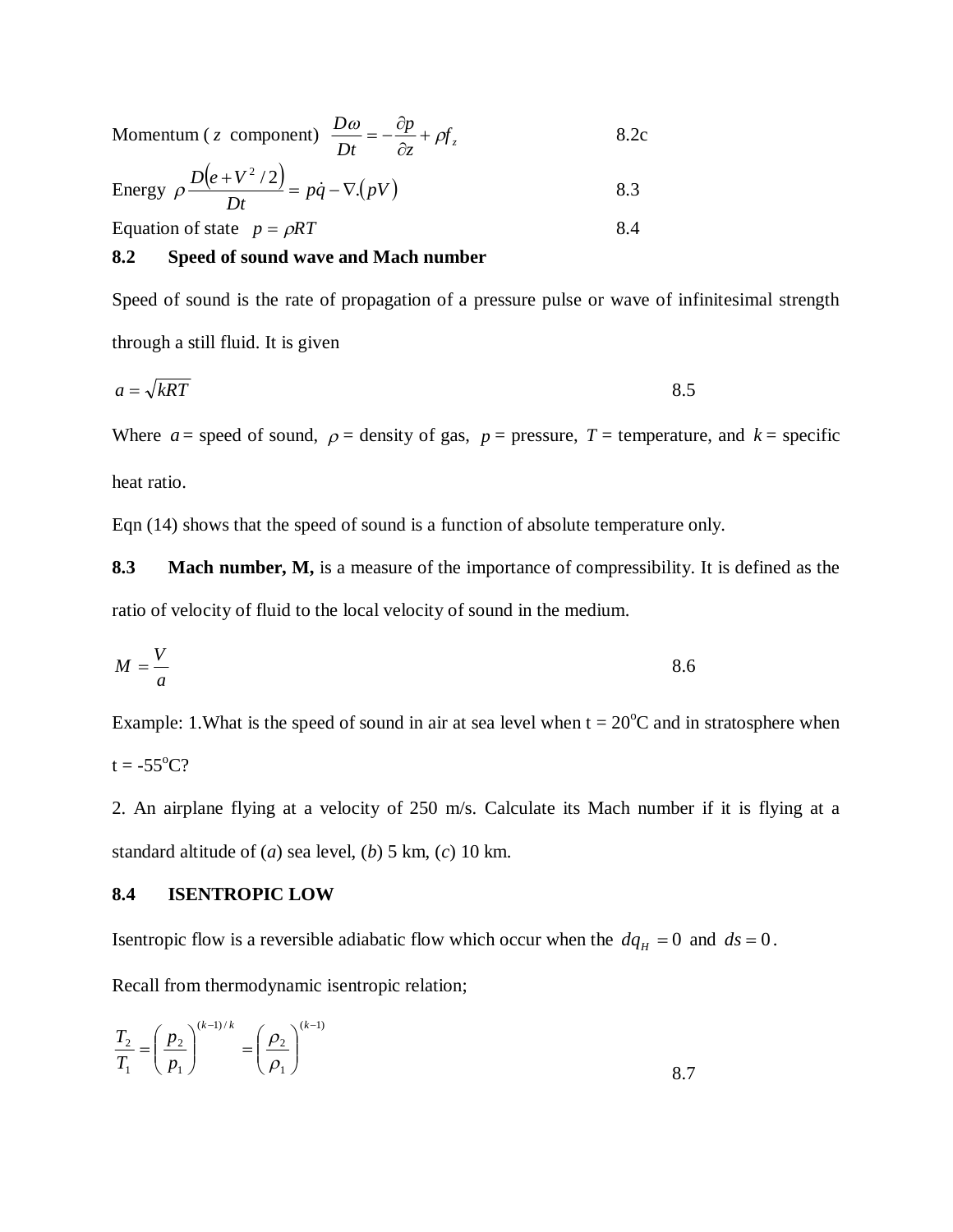$$
\frac{p_1}{\rho_1^k} = \frac{p_2}{\rho_2^k}
$$
8.8

$$
\Delta h = c_p T_1 \left( \frac{T_2}{T_1} - 1 \right) = c_p T_1 \left[ \left( \frac{p_2}{p_1} \right)^{(k-1)/k} - 1 \right]
$$

For one-dimensional steady, reversible, adiabatic flow of perfect gas, the relation between the stagnation (total) and static properties is a function of *k* and *M* only, as

$$
\frac{T_o}{T} = 1 + \frac{k-1}{2}M^2
$$
 8.10

$$
\frac{p_o}{p} = \left(1 + \frac{k-1}{2}M^2\right)^{k/(k-1)}
$$
8.11

$$
\frac{\rho_o}{\rho} = \left(1 + \frac{k-1}{2}M^2\right)^{1/(k-1)}
$$
8.12

Where subscript *o* denotes the isentropic stagnation condition reached by the stream when stopped isentropically

## **8.5 Compressible flow in ducts**

Nozzle and diffuser are ducts of varying cross-section for producing supersonic flow as shown in fig 8.1. Compressible flows through these devices are of profound importance in the design of high-speed wind tunnels, jet engines and rocket engines, etc.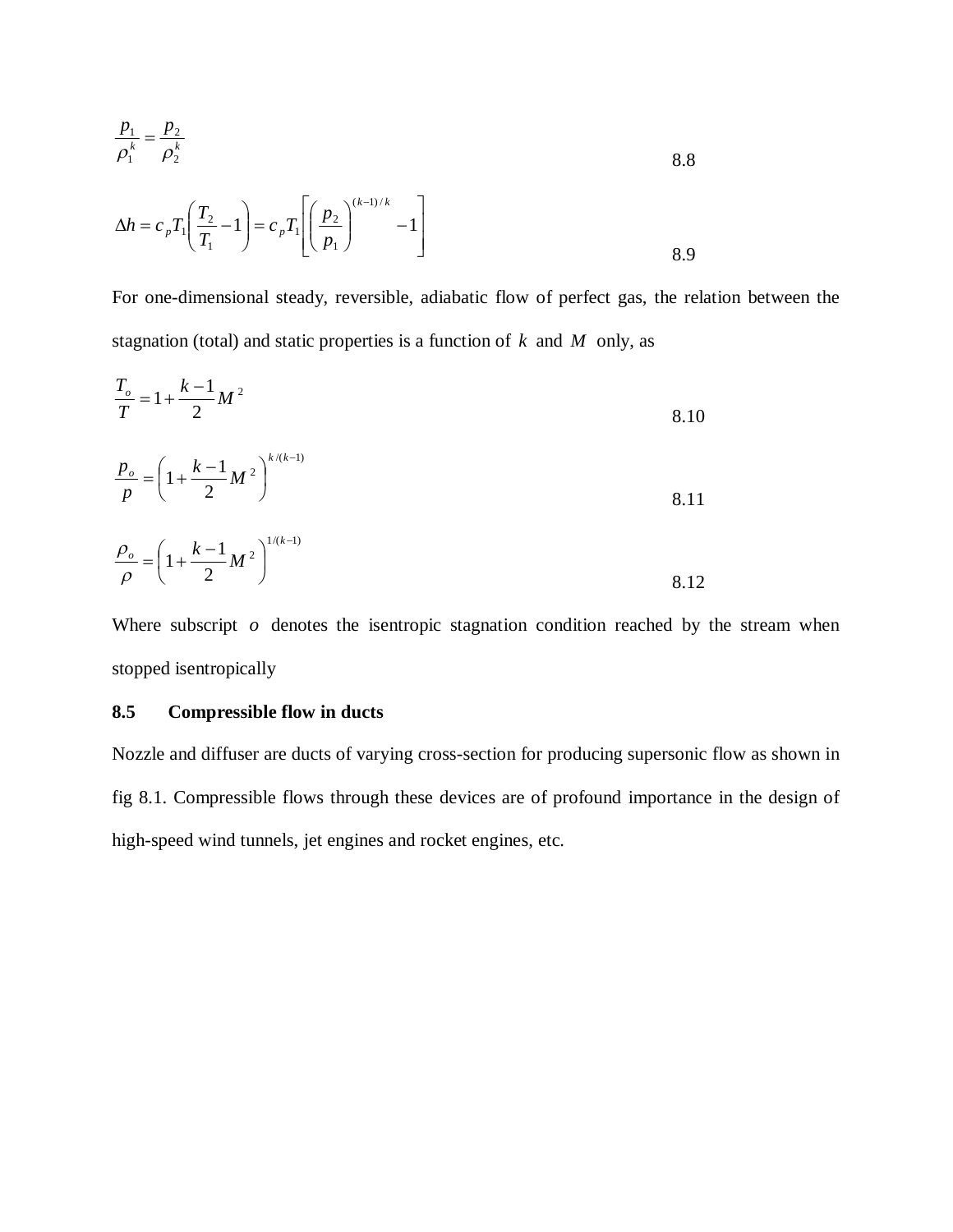

Fig 8.1 Nozzle and diffuser cross section

For steady one-dimensional flow, the variation of area with Mach number is obtained by use of continuity, momentum and energy equations for compressible flow. Consider a duct with cross sectional area, A, changing along the length of the duct, the expression is given as

$$
\frac{dA}{A} = \left(M^2 - 1\right)\frac{dV}{V}
$$
8.13

Where *A* is the steam-tube cross section normal to the velocity, *dA* is the local change in area, *dV* is the corresponding change in velocity and *M* is local Mach number.

The following can be inferred from eqn (1)

i. For subsonic flow  $(0 \le M < 1)$ , *V* increases as *A* decreases, and *V* decreases as *A* increases. Therefore, to increase the velocity, a nozzle (convergent duct) must be used, whereas to decrease the velocity, a diffuser (divergent duct) must be employed.

ii. For supersonic flow  $(M > 1)$ , *V* increases as *A* increases, and *V* decreases as *A* decreases. Thus the velocity at the minimum area of a duct with supersonic compressible flow is a minimum. This is the principle underlying the operation of diffusers on jet engines for supersonic aircraft. The purpose of the diffuser is to decelerate the flow so that there is sufficient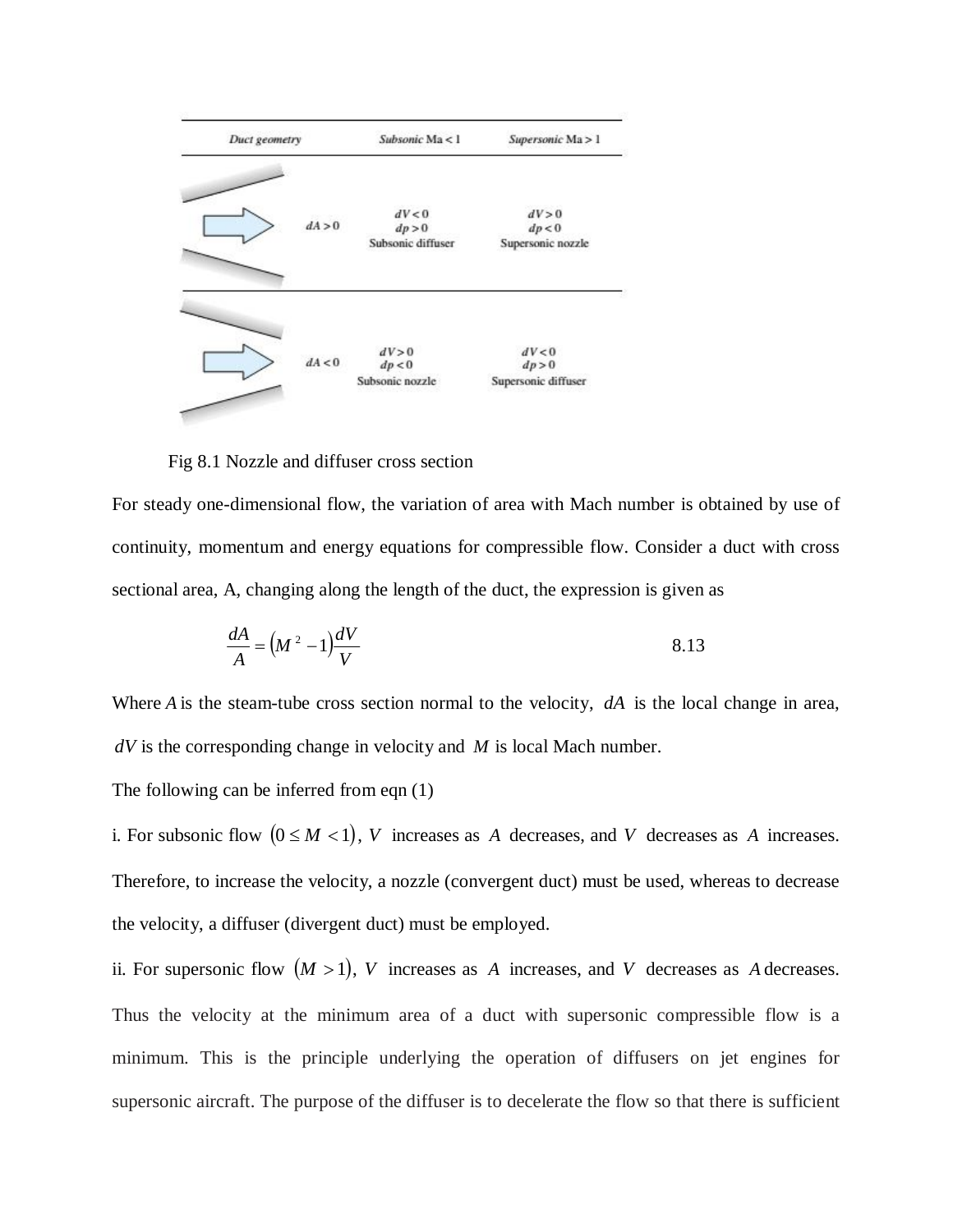time for combustion in the chamber. Then the diverging nozzle accelerates the flow again to achieve a larger kinetic energy of the exhaust gases and an increased engine thrust. Hence, an increase in velocity is realized by using nozzle (divergent duct) whereas a decrease in velocity can be achieved through the application of diffuser (convergent duct).

iii. Sonic flow  $(M = 1)$ , when  $M = 1$ ,  $dA = 0$ . Sonic flow occurs in that location inside a variable-area duct where the area variation is a minimum. Such location is called sonic throat. Thus, for given stagnation conditions, the maximum possible mass flow passes through a duct when its throat is at the critical or sonic condition. The duct is then said to be *choked* and can carry no additional mass flow unless the throat is widened. If the throat is constricted further, the mass flow through the duct must decrease. Under sonic condition the following relations exist:

$$
\left(\frac{A}{A^*}\right)^2 = \frac{1}{M^2} \left[\frac{2}{k+1} \left(1 + \frac{k-1}{2} M^2\right)\right]^{(k+1)/(k-1)}
$$
8.14

The maximum mass flow rate at the throat is

$$
\dot{m}_{\text{max}} = \rho^* V^* A^* = \frac{A^* p_o}{\sqrt{T_o}} \sqrt{\frac{k}{R} \left(\frac{2}{k+1}\right)^{(k+1)/(k-1)}}
$$
8.15

For  $k = 1.4$ 

*o o RT*  $\dot{m}_{\rm max} = 0.686 \frac{A^* p}{\sqrt{2}}$  $\dot{m}_{\text{max}} = 0.686 \frac{A^* p_o}{\sqrt{RT}}$  which implies that the mass flow rate varies linearly as  $A^*$  and  $p_o$ , and

inversely as square root of the absolute temperature.

For subsonic flow through a converging-diverging duct, the velocity at the throat must be less than sonic velocity. The mass flow rate is given as

$$
\dot{m} = \rho V A = A \sqrt{2 p_o \rho_o \frac{k}{k-1} \left(\frac{p}{p_o}\right)^{2/k} \left[1 - \left(\frac{p}{p_o}\right)^{(k-1)/k}\right]}
$$
8.16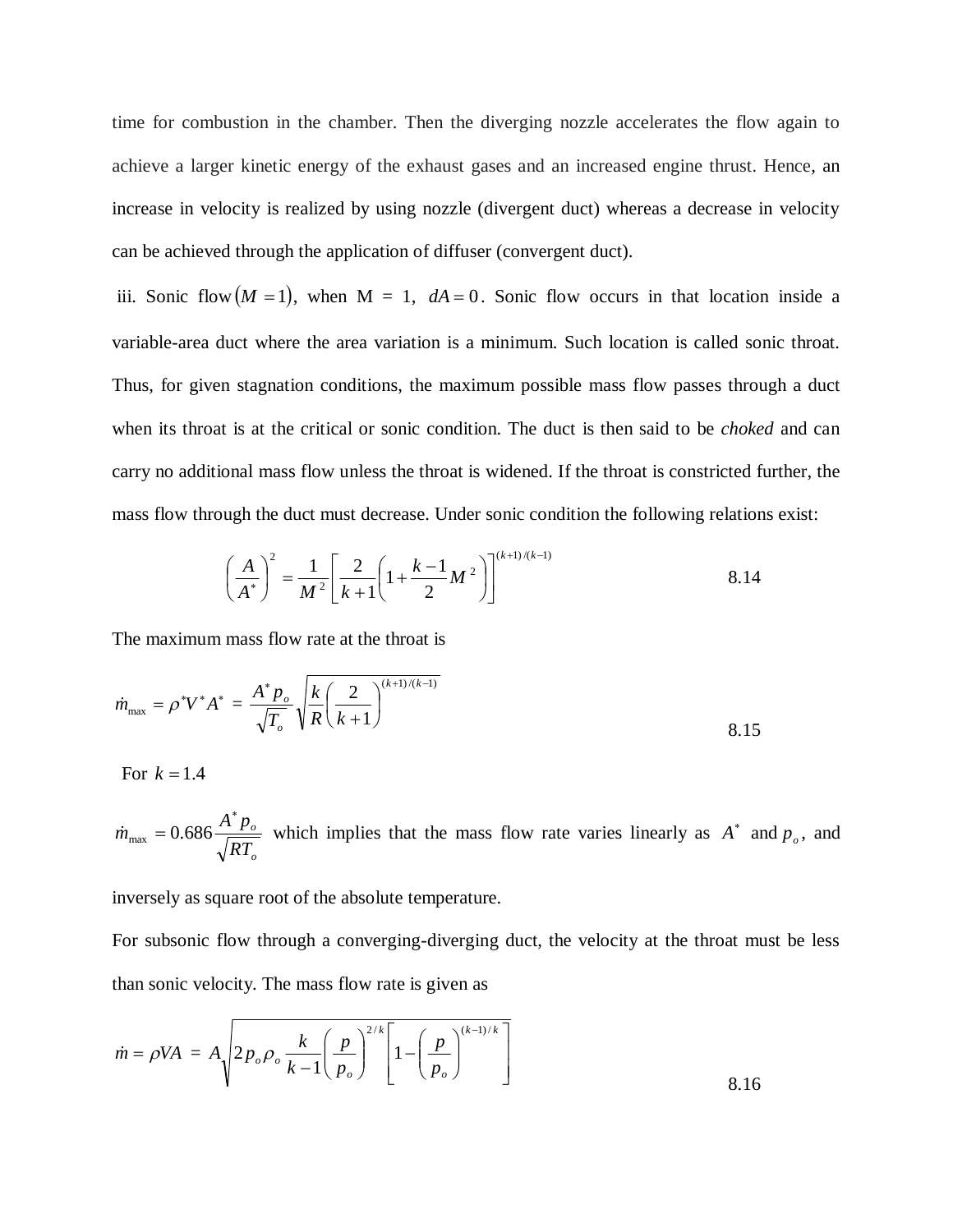Examples:

1. A preliminary design of wind tunnel to produce Mach number 3.0 at exit is desired. The mass flow rate is 1 kg/s for  $p_0 = 90$  kPa abs,  $t_0 = 25$ °C. Determine (a) the throat area, (b) the outlet area, (c) the velocity, pressure, temperature, and density at outlet.

2. A converging-diverging duct in an air line downstream from a reservoir has 50 mm diameter throat. Determine the mass rate of flow when  $p_0 = 0.8$  MPa abs,  $t_0 = 33^{\circ}$ C, and  $p = 0.5$  MPa abs at the throat.

### **8.6 Shock wave**

Shock waves are very thin regions in a supersonic flow through which the flow physical properties change. They can be normal or oblique to the flow. The formation of shock waves is strongly dependent on the Mach number.

As the speed of a body increased from low subsonic value to transonic value, shock waves appear and are attached to the sides of the body. At still higher transonic speeds, the shock wave detached and appears as bow shock wave ahead of the body, and the earlier side shocks either disappear or move to the rear. For a sharp-nosed body, the head wave move back and becomes attached. At this point the flow is generally supersonic everywhere and the transonic regime is replace by supersonic regime. As flow transverse the shock wave, it experiences a sudden increase in pressure, density, temperature, and entropy, and a decrease in Mach number, flow velocity, and stagnation pressure.

Due to the formation of shock wave, there occur a significant alteration in pressure, and the center of pressure of airfoil section is displaced from one-fourth chord point back toward the one-half chord point. There is an associate increase of drag, and often flow separation at the base of the shock.